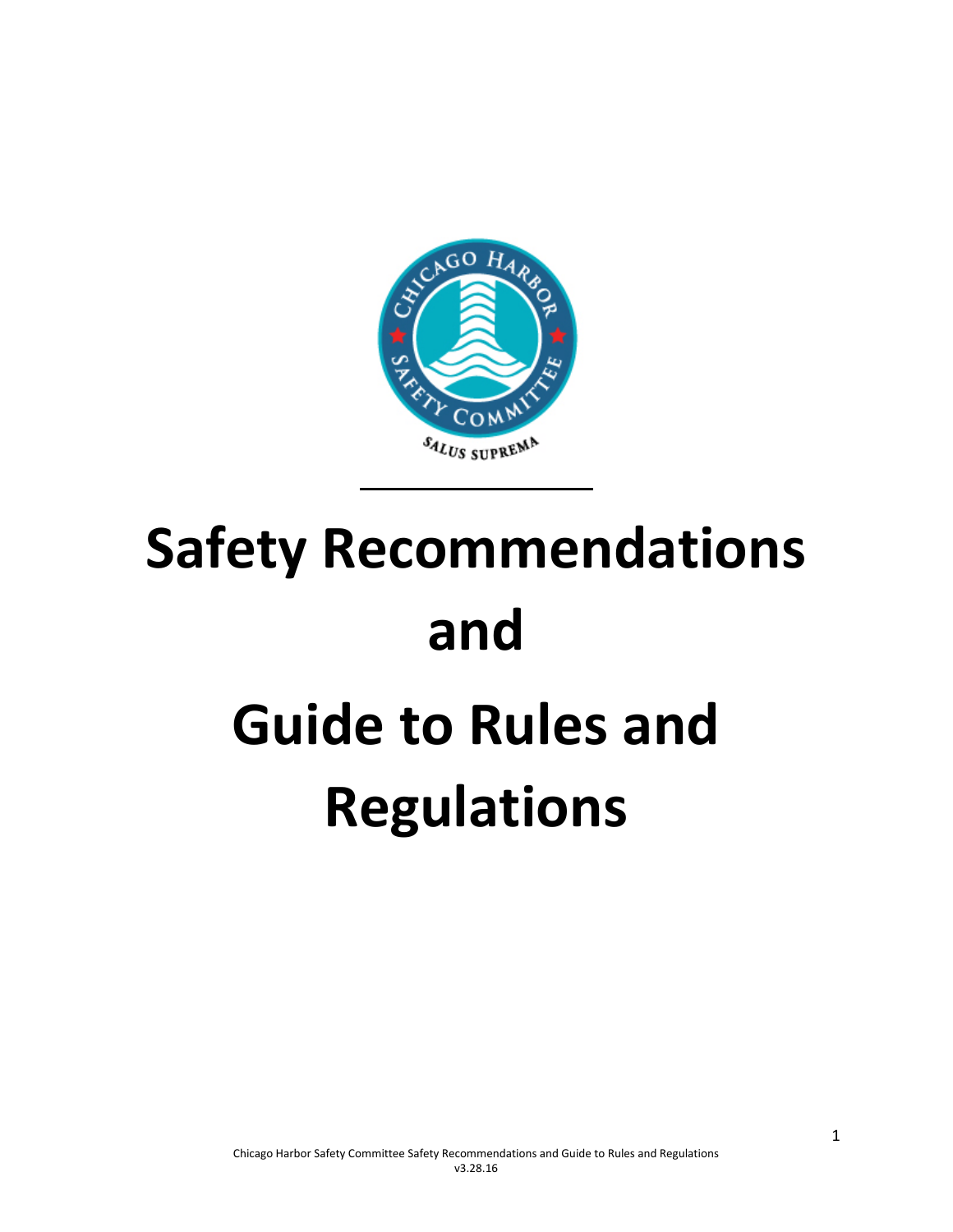#### **Table of Contents**

| All Vessels/General                      | 3  |
|------------------------------------------|----|
|                                          |    |
|                                          |    |
|                                          |    |
|                                          |    |
| <b>Bareboat Charters</b>                 |    |
|                                          |    |
|                                          |    |
| <b>Commercial Vessels</b>                | 6  |
|                                          |    |
|                                          |    |
|                                          |    |
| <b>Emergency Response</b>                | 8  |
| Hourly Rentals-Human-Powered Craft (HPC) | 8  |
|                                          |    |
|                                          |    |
|                                          |    |
|                                          |    |
|                                          |    |
|                                          |    |
| <b>Hourly Rentals- Powered</b>           | 10 |
|                                          |    |
|                                          |    |
|                                          |    |
|                                          |    |
|                                          |    |
|                                          |    |
| <b>Recreational Vessels</b>              | 13 |
|                                          | 13 |
| <b>Rowing and Individual HPC</b>         | 14 |
|                                          |    |
|                                          |    |
| <b>Definitions</b>                       | 15 |
| <b>Bibliography</b>                      | 18 |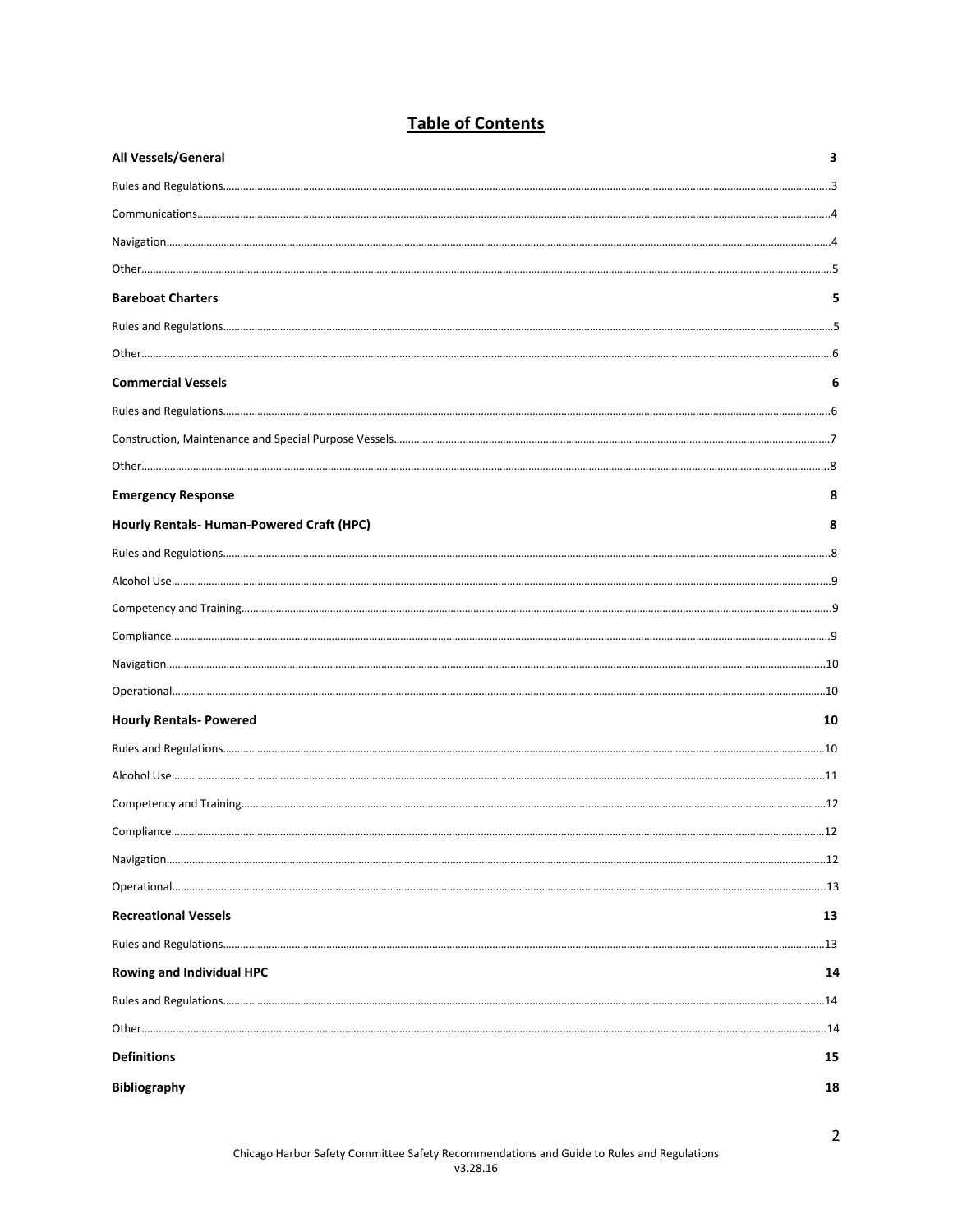## **Chicago Harbor Safety Committee Safety Recommendations and Guide to Rules and Regulations**

### **April 2016**

After several years of extensive dialogue with Chicago Harbor Safety Committee (CHSC) stakeholders, waterway users and governmental authorities, comprehensive research, observation and assessment of the Chicago River and its users, the CHSC Board of Directors has identified and developed recommendations that will improve operational safety and promote and sustain the goals of marine safety for all users of the Chicago River.

These recommendations are provided to assist users of the navigable waters in the Chicago harbor and river system as best practices. They do not affect applicable laws or regulations. All vessel operators remain obligated to familiarize themselves with and follow applicable laws and regulations as they are in force at the time the vessel is operated. The Chicago Harbor Safety Committee provides references to laws and regulations as a convenience and does not provide legal advice.

## **ALL VESSELS/GENERAL**

*Rules and Regulations*

 $\overline{\phantom{a}}$ 

- All vessels should displace a minimum wake at all times where practicable (with the exception of responding to an emergency) and shall comply with 10-40-261 of the Municipal Code of Chicago<sup>1</sup>
- All vessel operators shall comply with U.S. Coast Guard (USCG) Navigation Rules-Inland<sup>2</sup>
	- $\circ$  All vessels shall so far as practicable avoid crossing traffic lanes, but if obliged to do so shall cross as nearly as practicable at right angles to the general direction of traffic flow
	- o No vessel shall overtake another vessel unless acknowledged and confirmed by VHF marine radio or whistle signal
- All vessels must carry at least one USCG-approved wearable PFD for each person on board and must be of the appropriate size of the wearer<sup>3</sup>

<sup>1</sup> City of Chicago, *Municipal Code of Chicago Restrictions on Wake of Vessels* (Added Coun. J. 12-10-97, p.59008; Amend Coun. J. 7-29-98, p. 75119; Amend Coun. J. 11-8-12, p. 38872, § 193), [http://chicagocode.org/10-](http://chicagocode.org/10-40-261) [40-261](http://chicagocode.org/10-40-261)

<sup>2</sup> U.S. Department of Homeland Security, *USCG Navigation Rules International-Inland*, COMDTINST M16672.2D, <http://www.navcen.uscg.gov/pdf/navrules/navrules.pdf>

<sup>3</sup> State of Illinois, *Illinois Compiled Statutes (625 ILCS 45/) Boat Registration and Safety Act,* [http://ilga.gov/legislation/ilcs/ilcs4.asp?DocName=062500450HArt.+II&ActID=1826&ChapterID=49&SeqStart=700](http://ilga.gov/legislation/ilcs/ilcs4.asp?DocName=062500450HArt.+II&ActID=1826&ChapterID=49&SeqStart=700000&SeqEnd=1300000) [000&SeqEnd=1300000](http://ilga.gov/legislation/ilcs/ilcs4.asp?DocName=062500450HArt.+II&ActID=1826&ChapterID=49&SeqStart=700000&SeqEnd=1300000)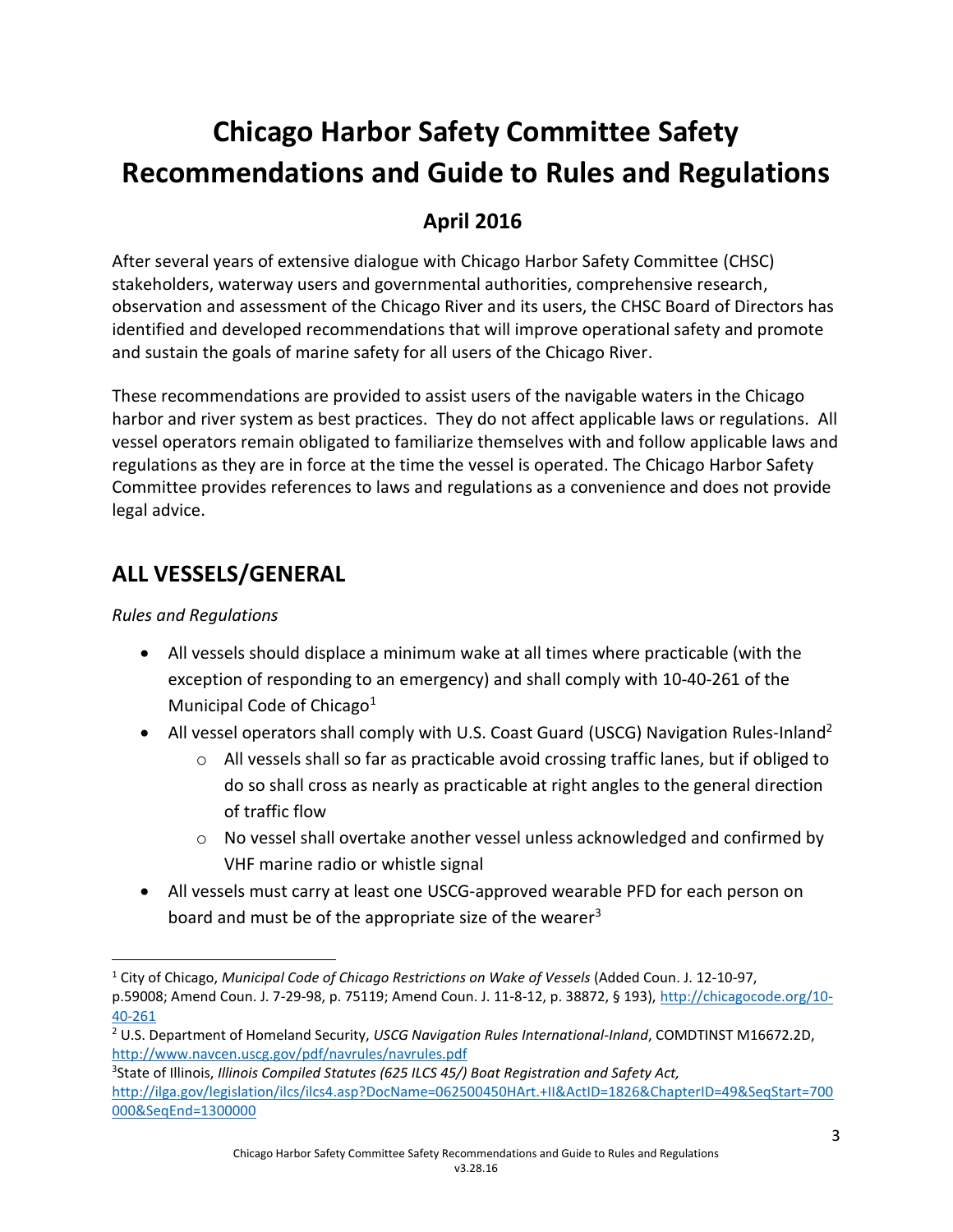- In accordance with 625 ILCS 45/5-21, persons riding on the decking over the bow or stern, gunwale or tops of seat backs of a motorized vessel while underway unless within guard rails is prohibited <sup>4</sup>
- All persons operating vessels shall comply with 46 USC §2302(a)<sup>5</sup> (Monetary penalties are subject to Federal Civil Penalties Inflation Adjustment Act of 1990.) which states: A person operating a vessel in a negligent manner or interfering with the safe operation of a vessel, so as to endanger the life, limb or property of a person is liable to the United States Government for a civil penalty of not more than \$5,000 in the case of a recreational vessel, or \$25,000 in the case of any other vessel.
- No person shall operate a vessel while under the influence of alcohol or a dangerous drug<sup>6</sup>
	- $\circ$  No person under the age of 21 shall be permitted to purchase or consume alcohol on board any vessel
	- o Illegal drugs are prohibited on all vessels

#### *Communications*

- All businesses should establish a dedicated direct phone number to be shared with other businesses and waterway users
- All persons operating a vessel, or group leader in the case of a HPC group, should carry a VHF marine radio and understand its proper use including the following: monitoring channel 16; hailing a vessel on channel 16; switching to a working channel to converse; and accurate communication of security calls including name of vessel, group or company, location and direction
- Mobile devices should not be used by persons operating vessels while underway except in the event of an emergency

#### *Navigation*

- All vessels should keep clear of other vessels exiting and entering the Chicago Lock
- USACE Chicago Lock tenders should announce to inbound boaters that: *"In accordance with 10-40-261 of the Municipal Code of Chicago, the Chicago River is a no wake zone and is patrolled by the Chicago Police Marine Unit."*

 $\overline{\phantom{a}}$ 4 State of Illinois, *Illinois Compiled Statutes (625 ILCS 45/5-21) Boat Registration and Safety Act,* <http://www.ilga.gov/legislation/ilcs/documents/062500450K5-21.htm>

<sup>5</sup> United States Government Publishing Office, *Code of Federal Regulations Title 46-Shipping Chapter 23 §2302,* [http://www.gpo.gov/fdsys/pkg/USCODE-2011-title46/pdf/USCODE-2011-title46-subtitleII-partA-chap23](http://www.gpo.gov/fdsys/pkg/USCODE-2011-title46/pdf/USCODE-2011-title46-subtitleII-partA-chap23-sec2302.pdf) [sec2302.pdf](http://www.gpo.gov/fdsys/pkg/USCODE-2011-title46/pdf/USCODE-2011-title46-subtitleII-partA-chap23-sec2302.pdf) 

<sup>6</sup> United States Government Publishing Office, *Code of Federal Regulations Title 33- Navigation and Navigable Waters Chapter I Subchapter F §95,* <http://www.ecfr.gov/cgi-bin/text-idx?rgn=div5&node=33:1.0.1.6.46>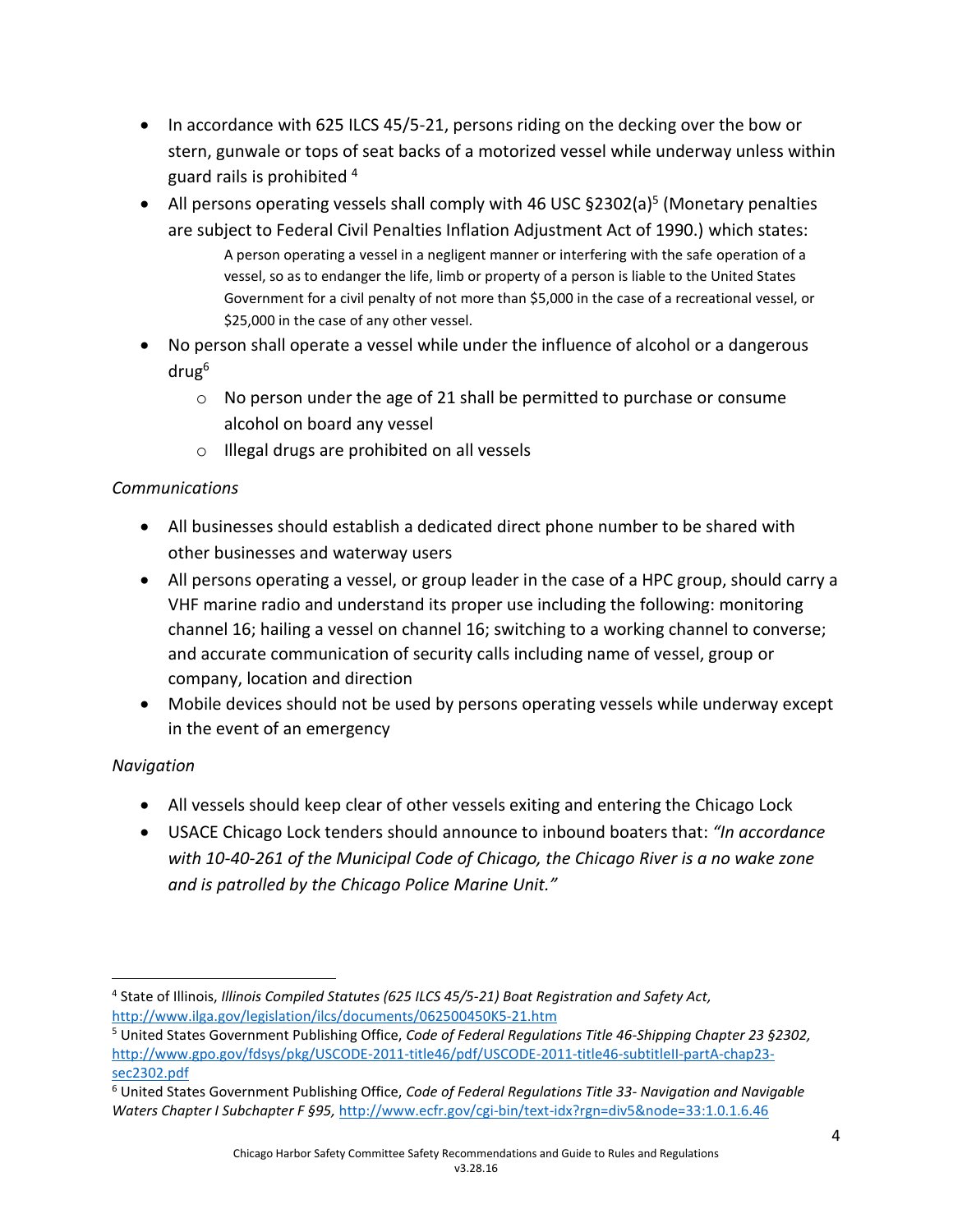#### *Other*

 $\overline{\phantom{a}}$ 

- Proposed new operations that may affect navigation should make a presentation to the Committee to be reviewed for safety concerns before submitting permit applications under the Regional Permit Program and the City of Chicago Harbor Permit Program. This does not include bridge operations or maintenance.
- Swimming should not be permitted in the Chicago River where there is commercial navigation

## **BAREBOAT CHARTERS**

*Rules and Regulations*

- Entities conducting bareboat charter operations shall comply with the requirements of the Passenger Vessel Safety Act of 1993<sup>7</sup>
- All persons operating vessels shall comply with 46 USC  $\S 2302(a)^8$  (Monetary penalties are subject to Federal Civil Penalties Inflation Adjustment Act of 1990.) which states:
	- A person operating a vessel in a negligent manner or interfering with the safe operation of a vessel, so as to endanger the life, limb or property of a person is liable to the United States Government for a civil penalty of not more than \$5,000 in the case of a recreational vessel, or \$25,000 in the case of any other vessel.
- All vessels shall comply with 33 CFR Parts 175 thru 187<sup>9</sup>
- All vessels shall be in compliance with State of Illinois registration, licensing and inspection requirements in 625 ILCS  $45^{10}$  and Administrative Rule 2080<sup>11</sup>
- All vessels shall be in compliance with the Illinois Boat Registration and Safety Act 625 ILCS 45<sup>12</sup>
	- o No person shall operate a vessel while under the influence of alcohol or a dangerous drug
	- o Illegal drugs are prohibited on all vessels

<sup>7</sup> United States Coast Guard, *NVIC 7-94 Guidance on the Passenger Vessel Safety Act of 1993*, September 30, 1994, <http://www.uscg.mil/hq/cg5/nvic/pdf/1994/n7-94.pdf>

<sup>8</sup> United States Government Publishing Office, *Code of Federal Regulations Title 46-Shipping Chapter 23 §2302*, [http://www.gpo.gov/fdsys/pkg/USCODE-2011-title46/pdf/USCODE-2011-title46-subtitleII-partA-chap23](http://www.gpo.gov/fdsys/pkg/USCODE-2011-title46/pdf/USCODE-2011-title46-subtitleII-partA-chap23-sec2302.pdf) [sec2302.pdf](http://www.gpo.gov/fdsys/pkg/USCODE-2011-title46/pdf/USCODE-2011-title46-subtitleII-partA-chap23-sec2302.pdf) 

<sup>9</sup>United States Government Publishing Office, *Code of Federal Regulations Title 33- Navigation and Navigable Waters Chapter I Subchapter S §175-187*, [http://www.ecfr.gov/cgi-bin/text-](http://www.ecfr.gov/cgi-bin/text-idx?SID=1a91c0f98b72c6f86937e8240b27ec04&mc=true&tpl=/ecfrbrowse/Title33/33CIsubchapS.tpl)

[idx?SID=1a91c0f98b72c6f86937e8240b27ec04&mc=true&tpl=/ecfrbrowse/Title33/33CIsubchapS.tpl](http://www.ecfr.gov/cgi-bin/text-idx?SID=1a91c0f98b72c6f86937e8240b27ec04&mc=true&tpl=/ecfrbrowse/Title33/33CIsubchapS.tpl)  <sup>10</sup>State of Illinois, *Illinois Compiled Statutes (625 ILCS 45/) Boat Registration and Safety Act,* <http://www.ilga.gov/legislation/ilcs/ilcs3.asp?ActID=1826&ChapterID=49>

<sup>11</sup> State of Illinois, *17 Illinois Administrative Code Chapter I, Sec. 2080 Operation of Watercraft Carrying Passengers for Hire on Illinois Waters*, August 24, 2006,<https://www.dnr.illinois.gov/adrules/documents/17-2080.pdf>

<sup>12</sup> State of Illinois, *Illinois Compiled Statutes (625 ILCS 45/) Boat Registration and Safety Act,* [http://ilga.gov/legislation/ilcs/ilcs4.asp?DocName=062500450HArt.+II&ActID=1826&ChapterID=49&SeqStart=700](http://ilga.gov/legislation/ilcs/ilcs4.asp?DocName=062500450HArt.+II&ActID=1826&ChapterID=49&SeqStart=700000&SeqEnd=1300000) [000&SeqEnd=1300000](http://ilga.gov/legislation/ilcs/ilcs4.asp?DocName=062500450HArt.+II&ActID=1826&ChapterID=49&SeqStart=700000&SeqEnd=1300000)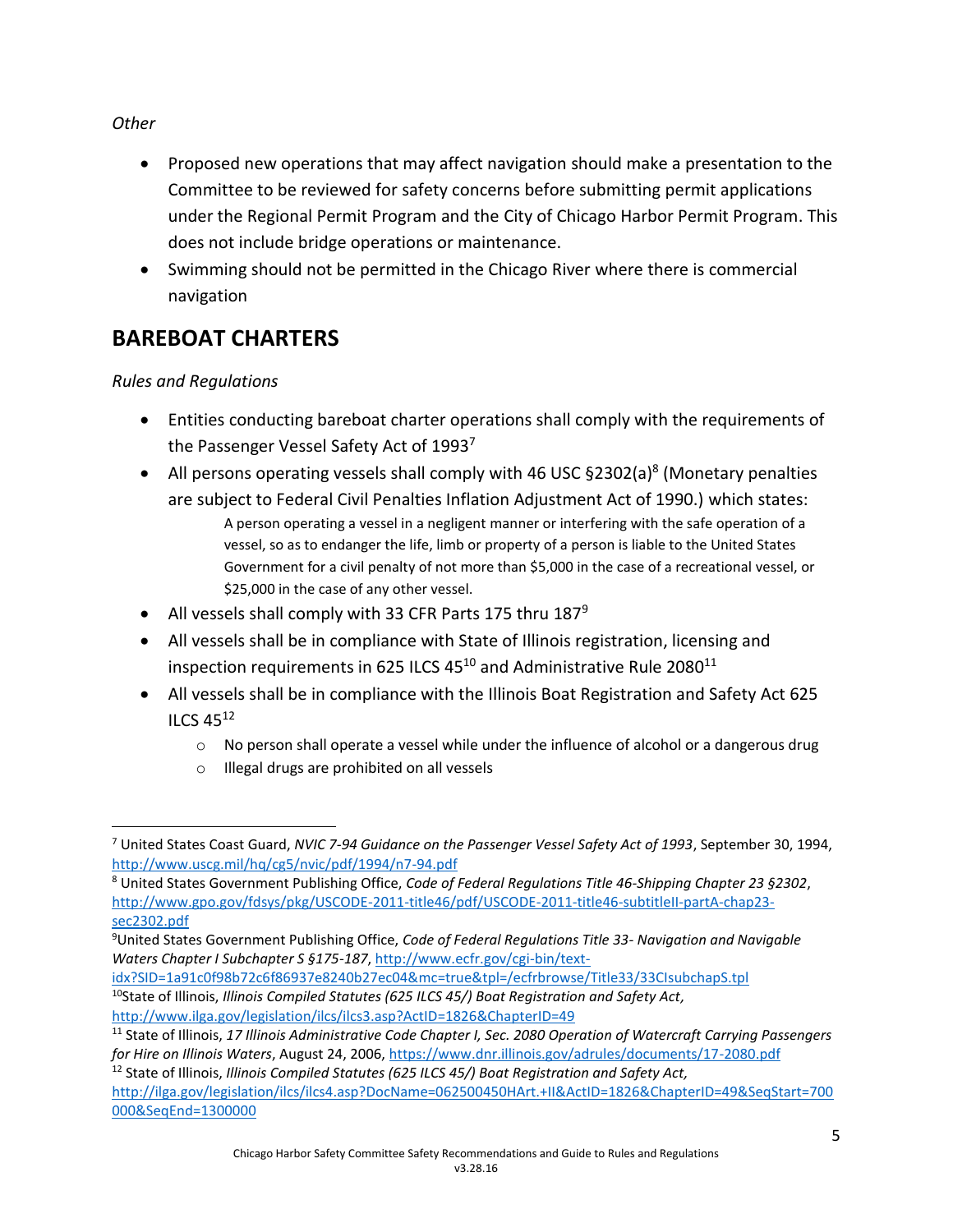- o All vessels must carry at least one USCG-approved Type I, II or III PFD for each person on board and must be of the appropriate size of the wearer
- o All children under the age of 13 must *wear* a PFD on vessels less than 26 feet in length when underway, unless they are below decks in an enclosed cabin
- $\circ$  Persons under the age of 10 may not operate any motorized vessel, including personal watercraft

#### *Other*

- Bareboat charters must be legally authorized by the USCG, Chicago Park District, City of Chicago and/or the Illinois Department of Natural Resources where applicable
- Documentation that there is a legal agreement between the charterer and the bareboat charter company should be made available to law enforcement entities upon request
- All vessels shall display appropriate Livery License and/or Boat Rental decal

## **COMMERCIAL VESSELS**

#### *Rules and Regulations*

- Certain Commercial Towing Vessels shall comply with 46 CFR Parts 136 thru 144 (Subchapter M) where applicable (currently NPRM)<sup>13</sup>
- Credentialed mariners and crewmembers are subject to 46 CFR Part 16- Chemical Testing<sup>14</sup> and 46 CFR Part 4, Subpart 4.06- Mandatory Chemical Testing Following Serious Marine Incidents Involving Vessels in Commercial Service<sup>15</sup>
- USCG inspected small passenger vessels shall be in compliance with 46 CFR Parts 90 thru 139 (Subchapter K); 46 CFR Parts 166 thru 199 (Subchapter T); or 46 CFR Parts 70 thru 89 (Subchapter H) where applicable<sup>16</sup>
- Certain vessels and facilities shall comply with the Maritime Transportation Security Act of  $2002^{17}$  where applicable

 $\overline{\phantom{a}}$ <sup>13</sup> U.S. Department of Homeland Security, *Federal Register, Vol. 76, No. 155,* August 11, 2011, <http://www.uscg.mil/hq/cg5/TVNCOE/Documents/SubM/NPRM.pdf>

<sup>14</sup> United States Government Publishing Office, *Code of Federal Regulations Title 46-Shipping Chapter I Subchapter B §16 Chemical Testing,* [http://www.ecfr.gov/cgi-bin/text-](http://www.ecfr.gov/cgi-bin/text-idx?c=ecfr;sid=de2439b0a1fb0c273b34d232e95630f8;rgn=div5;view=text;node=46:1.0.1.2.16;idno=46;cc=ecfr)

[idx?c=ecfr;sid=de2439b0a1fb0c273b34d232e95630f8;rgn=div5;view=text;node=46:1.0.1.2.16;idno=46;cc=ecfr](http://www.ecfr.gov/cgi-bin/text-idx?c=ecfr;sid=de2439b0a1fb0c273b34d232e95630f8;rgn=div5;view=text;node=46:1.0.1.2.16;idno=46;cc=ecfr)

<sup>15</sup> United States Government Publishing Office, *Code of Federal Regulations Title 46-Shipping Chapter I Subchapter B §4.06 Mandatory Chemical Testing Following Serious Marine Incidents Involving Vessels in Commercial Service*, [http://www.ecfr.gov/cgi-bin/text-idx?rgn=div5&node=46:1.0.1.1.4#sp46.1.4.4\\_106](http://www.ecfr.gov/cgi-bin/text-idx?rgn=div5&node=46:1.0.1.1.4#sp46.1.4.4_106)

<sup>16</sup> United States Government Publishing Office, *Code of Federal Regulations Title 46-Shipping Chapter I Volumes 3, 4 and 7*, [http://www.ecfr.gov/cgi-bin/text-idx?tpl=/ecfrbrowse/Title46/46tab\\_02.tpl](http://www.ecfr.gov/cgi-bin/text-idx?tpl=/ecfrbrowse/Title46/46tab_02.tpl)

<sup>17</sup> U.S. Department of Homeland Security, *Maritime Transportation Security Act of 2002 Public Law 107-295*, November 25, 2002,<http://www.gpo.gov/fdsys/pkg/PLAW-107publ295/pdf/PLAW-107publ295.pdf>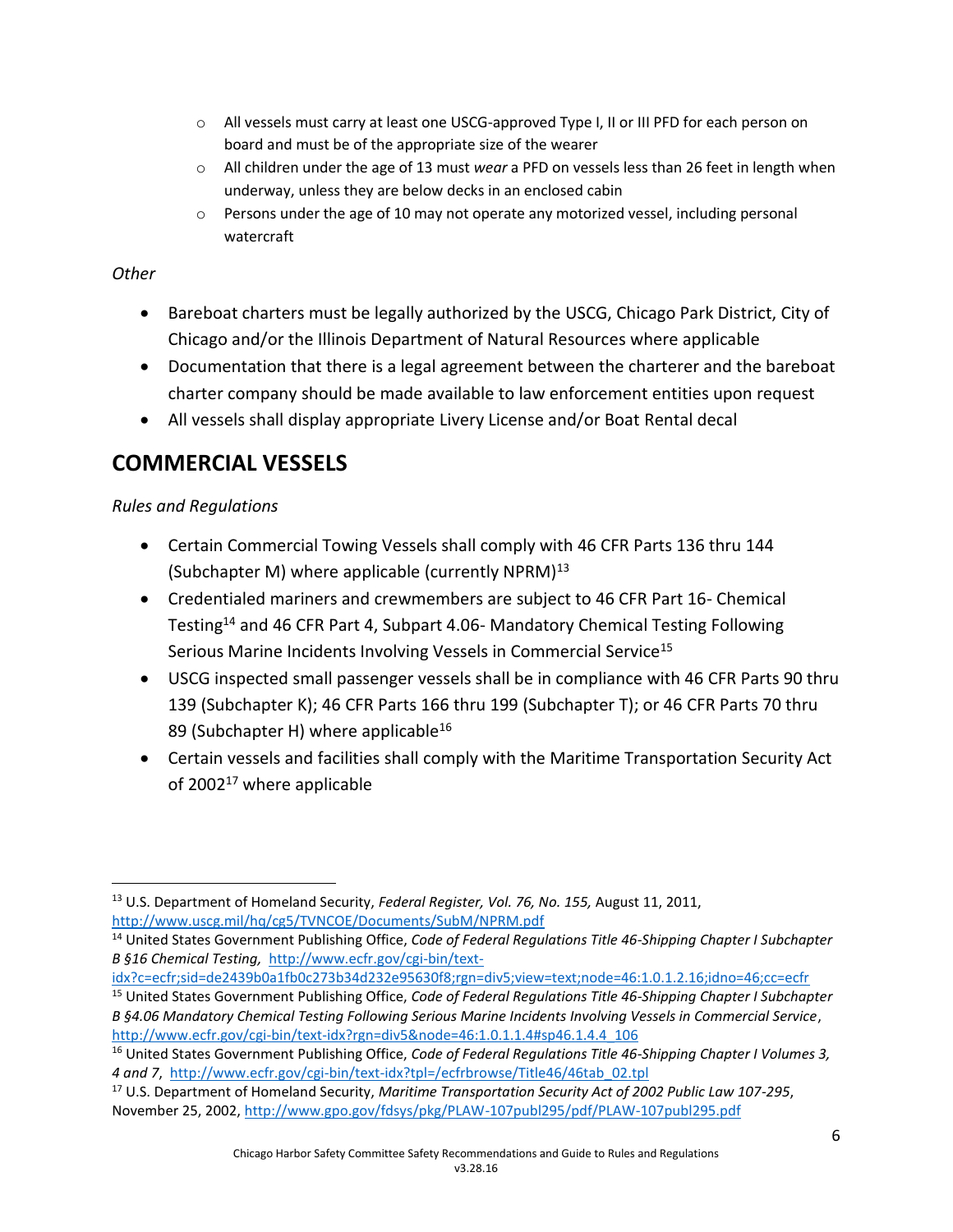- USCG inspected small passenger vessels shall be in compliance with State of Illinois registration, licensing and inspection requirements in 625 ILCS 45<sup>18</sup> and Administrative Rule 2080<sup>19</sup>
- Uninspected commercial vessels shall be in compliance with State of Illinois registration, licensing and inspection requirements in 625 ILCS 45 $^{20}$  and Administrative Rule 2080<sup>21</sup> and 46 CFR Subchapter C Uninspected Vessels<sup>22</sup>

#### *Construction, Maintenance and Special Purpose Vessels*

- Operators of construction, maintenance and special purpose vessels (tugs, hopper barges, platform barges, skiffs, jumbo tank barges, performance stages, recreational platforms and the like) shall obtain proper permits prior to locating vessels in the Chicago River when there may be an impact on navigation
- Proposed operations should work with the CHSC to determine safety concerns before submitting permit applications
- Any project or operation on the Chicago River should be listed in the USCG Ninth District Local Notice to Mariners
- Construction and maintenance vessels should not constrict the width of the Chicago River by more than 50% of the available width of the river or less than 100 feet accounting for bridge structures and dolphins. Projects are reviewed by the USCG on a case by case basis to determine navigational risk
- Operators of vessels used to move or maneuver barges at construction sites should monitor VHF channel 16 and make appropriate security call prior to any movement
- The operator of construction, maintenance or special purpose vessels for shore side projects that may have an impact on navigation should notify the CHSC prior to transiting or mooring in the Chicago River
- If the movement of a construction, maintenance or special purpose vessel will significantly impact navigation on the river, a Broadcast Notice to Mariners should be generated

 $\overline{a}$ <sup>18</sup>State of Illinois, *Illinois Compiled Statutes (625 ILCS 45/) Boat Registration and Safety Act,* <http://www.ilga.gov/legislation/ilcs/ilcs3.asp?ActID=1826&ChapterID=49>

<sup>19</sup> State of Illinois, *17 Illinois Administrative Code Chapter I, Sec. 2080 Operation of Watercraft Carrying Passengers for Hire on Illinois Waters*, August 24, 2006,<https://www.dnr.illinois.gov/adrules/documents/17-2080.pdf> <sup>20</sup>State of Illinois, *Illinois Compiled Statutes (625 ILCS 45/) Boat Registration and Safety Act,* <http://www.ilga.gov/legislation/ilcs/ilcs3.asp?ActID=1826&ChapterID=49>

<sup>21</sup> State of Illinois, *17 Illinois Administrative Code Chapter I, Sec. 2080 Operation of Watercraft Carrying Passengers for Hire on Illinois Waters*, August 24, 2006,<https://www.dnr.illinois.gov/adrules/documents/17-2080.pdf>

<sup>22</sup> United States Government Publishing Office, *Code of Federal Regulations Title 46-Shipping Chapter I Subchapter C §24 Uninspected Vessels,* [https://www.gpo.gov/fdsys/pkg/CFR-2011-title46-vol1/pdf/CFR-2011-title46-vol1](https://www.gpo.gov/fdsys/pkg/CFR-2011-title46-vol1/pdf/CFR-2011-title46-vol1-chapI-subchapC.pdf) [chapI-subchapC.pdf](https://www.gpo.gov/fdsys/pkg/CFR-2011-title46-vol1/pdf/CFR-2011-title46-vol1-chapI-subchapC.pdf)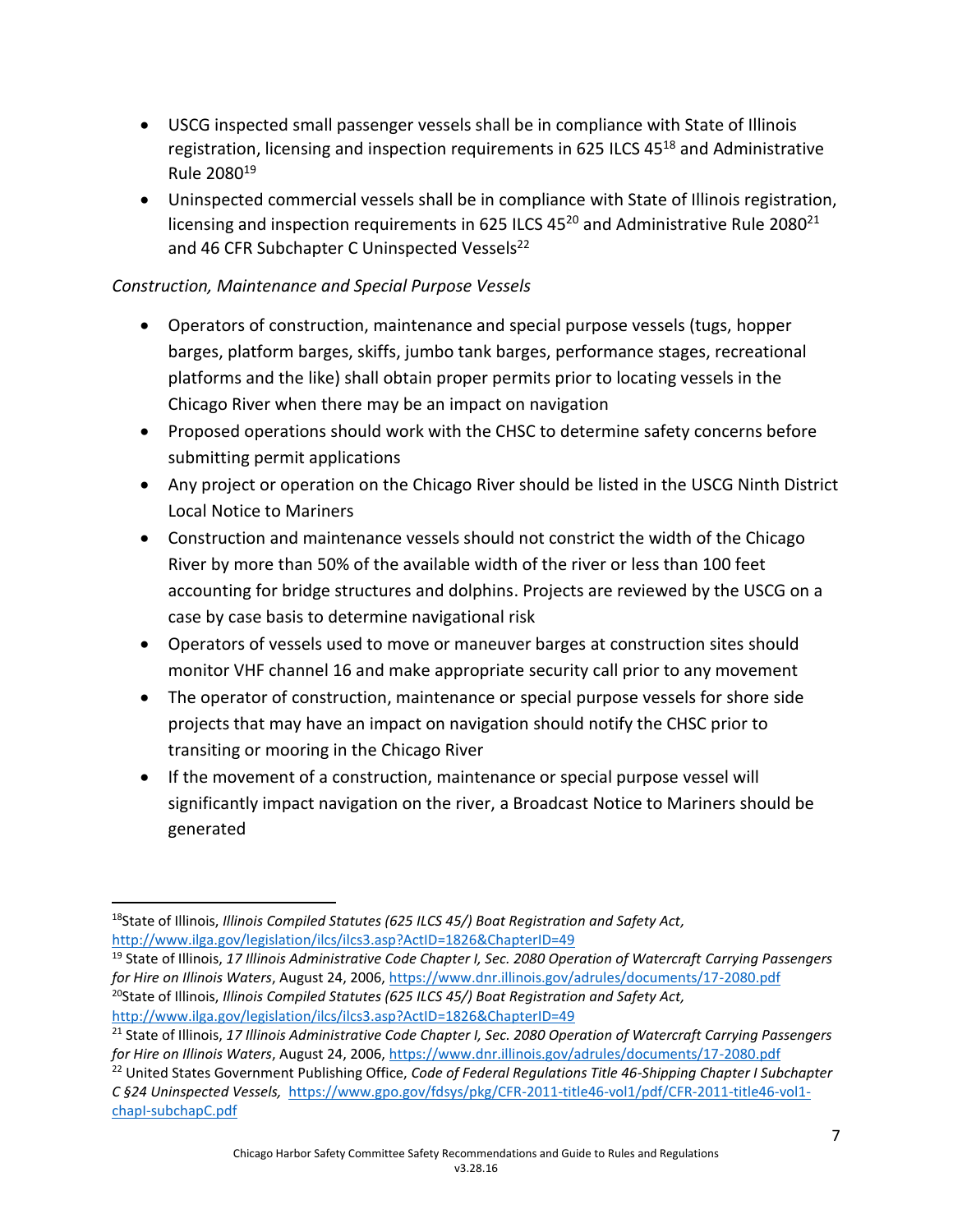- Construction companies should establish a dedicated direct phone number to be shared with other businesses and waterway users
- All projects that may affect marine navigation should coordinate with the CHSC before permits are issued
- A manned rescue boat should be used for any project on the waterway. Boat should not impede navigation.
- Permitting agencies should send a copy of permit the CHSC to be posted on the website
- Contractors should receive a copy of these guidelines

#### *Other*

 Small passenger vessels should maintain a following distance of approximately 200' where practicable, while underway

## **EMERGENCY RESPONSE**

- USCG, Illinois Department of Natural Resources and Chicago Police & Fire Departments will work with the CHSC to create a list of areas accessible for emergency response throughout the Chicago River for all types of vessels
- A call for more proactive patrolling of the Chicago River
- All hourly rental operations should consider having a safety/rescue vessel at the ready to tend to their own disabled vessels or non-life threatening issues

## **HOURLY RENTALS- HUMAN-POWERED CRAFT (HPC)**

#### *Rules and Regulations*

- All vessels shall be in compliance with State of Illinois registration, licensing and inspection requirements in 625 ILCS  $45^{23}$  and Administrative Rule 2080<sup>24</sup>
- All vessels shall be in compliance with 33 CFR Parts 175 thru  $187^{25}$  where applicable
- Each vessel engaged in hourly rental should prominently display company name and IDNR identification number (where applicable) on the port and starboard sides of the vessel.
- State-issued water usage stickers may be kept at the rental facility if they do not properly adhere to the vessel.

 $\overline{\phantom{a}}$ <sup>23</sup> State of Illinois, *Illinois Compiled Statutes (625 ILCS 45/) Boat Registration and Safety Act,* <http://www.ilga.gov/legislation/ilcs/ilcs3.asp?ActID=1826&ChapterID=49>

<sup>24</sup> State of Illinois, *17 Illinois Administrative Code Chapter I, Sec. 2080 Operation of Watercraft Carrying Passengers for Hire on Illinois Waters,* August 24, 2006,<https://www.dnr.illinois.gov/adrules/documents/17-2080.pdf>

<sup>25</sup> United States Government Publishing Office, *Code of Federal Regulations Title 33- Navigation and Navigable Waters Chapter I Subchapter S §175-187,* [http://www.ecfr.gov/cgi-bin/text](http://www.ecfr.gov/cgi-bin/text-idx?SID=1a91c0f98b72c6f86937e8240b27ec04&mc=true&tpl=/ecfrbrowse/Title33/33CIsubchapS.tpl)[idx?SID=1a91c0f98b72c6f86937e8240b27ec04&mc=true&tpl=/ecfrbrowse/Title33/33CIsubchapS.tpl](http://www.ecfr.gov/cgi-bin/text-idx?SID=1a91c0f98b72c6f86937e8240b27ec04&mc=true&tpl=/ecfrbrowse/Title33/33CIsubchapS.tpl)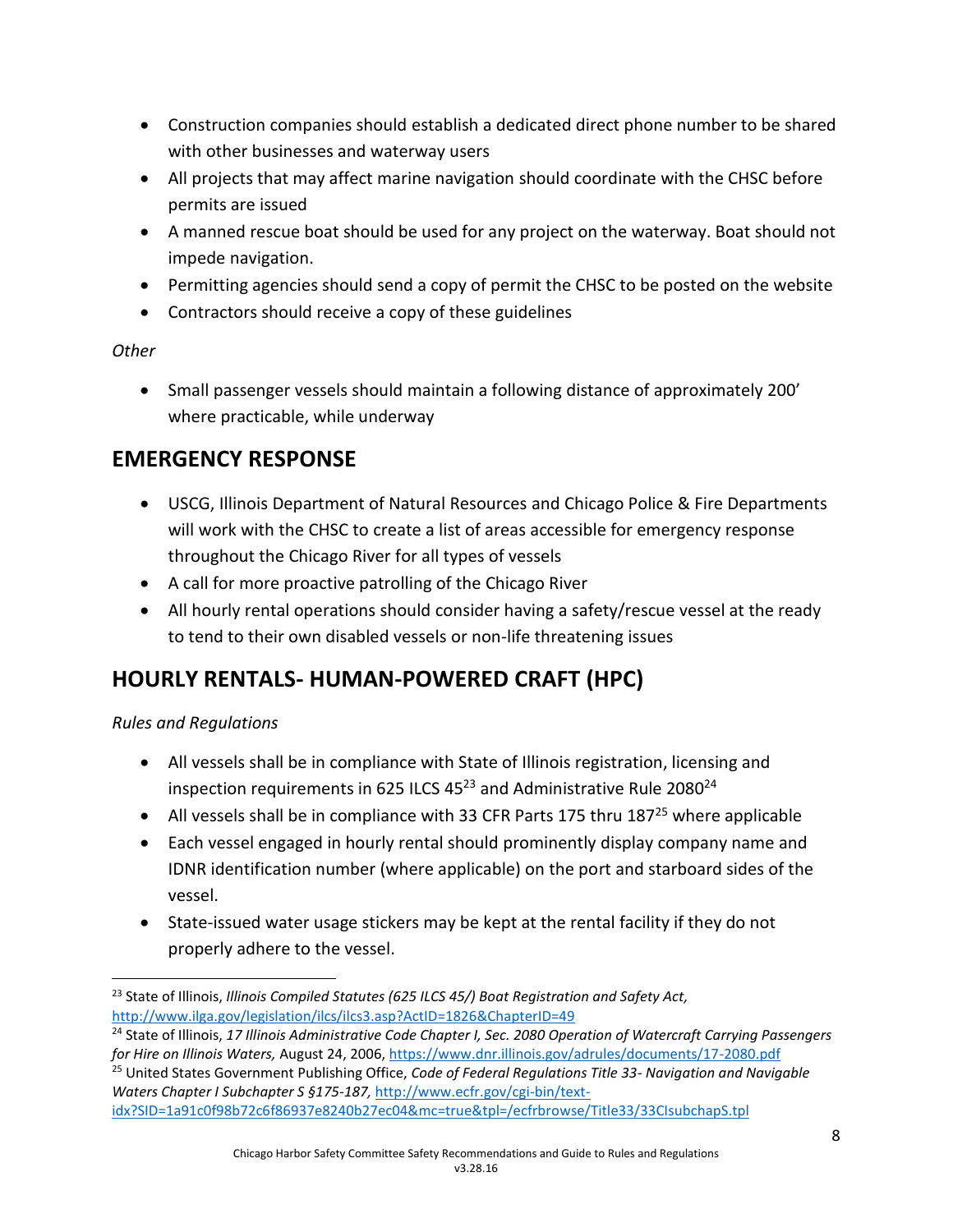All vessels must carry at least one USCG-approved wearable PFD for each person on board and must be of the appropriate size of the wearer

#### *Alcohol Use*

Alcohol should not be permitted on HPC rentals

#### *Competency and Training*

- All hourly HPC rental operations will work with CHSC to develop standardized training which shall be provided to renters, operators and staff
- All persons renting craft on an hourly basis should demonstrate operational competency of the vessel and equipment after receiving standardized training before being allowed to leave the immediate vicinity of the respective access point
- All HPC group leaders/guides should have a general understand of the proper use of the VHF marine radio including the following: monitoring channel 16; hailing a vessel on channel 16; switching to a working channel to converse; and accurate communication of security calls including name of vessel, group or company, location and direction
- Group leaders/guides of hourly HPC rental craft must know the designated safe crossing points, once established, on the Chicago River
- HPC group leader/guide should give a security call on the VHF marine radio channel 16 to request a safe crossing or passing of commercial passenger docks

#### *Compliance*

 $\overline{\phantom{a}}$ 

- All operators of rented HPC should be directed to read and understand 46 USC§2302<sup>26</sup>
- The following placard should be prominently displayed at the rental premises or written text should be included in rental waiver, by businesses renting HPC to the general public on an hourly basis, either to individuals or groups:

46 USC §2302(a) *A person operating a vessel in a negligent manner or interfering with the safe operation of a vessel, so as to endanger the life, limb or property of a person is liable to the United States Government for a civil penalty of not more than \$5,000 in the case of a recreational vessel, or \$25,000 in the case of any other vessel.*

<sup>26</sup> United States Government Publishing Office, *Code of Federal Regulations Title 46-Shipping Chapter 23 §2302*, [https://www.gpo.gov/fdsys/pkg/USCODE-2011-title46/pdf/USCODE-2011-title46-subtitleII-partA-chap23](https://www.gpo.gov/fdsys/pkg/USCODE-2011-title46/pdf/USCODE-2011-title46-subtitleII-partA-chap23-sec2302.pdf) [sec2302.pdf](https://www.gpo.gov/fdsys/pkg/USCODE-2011-title46/pdf/USCODE-2011-title46-subtitleII-partA-chap23-sec2302.pdf)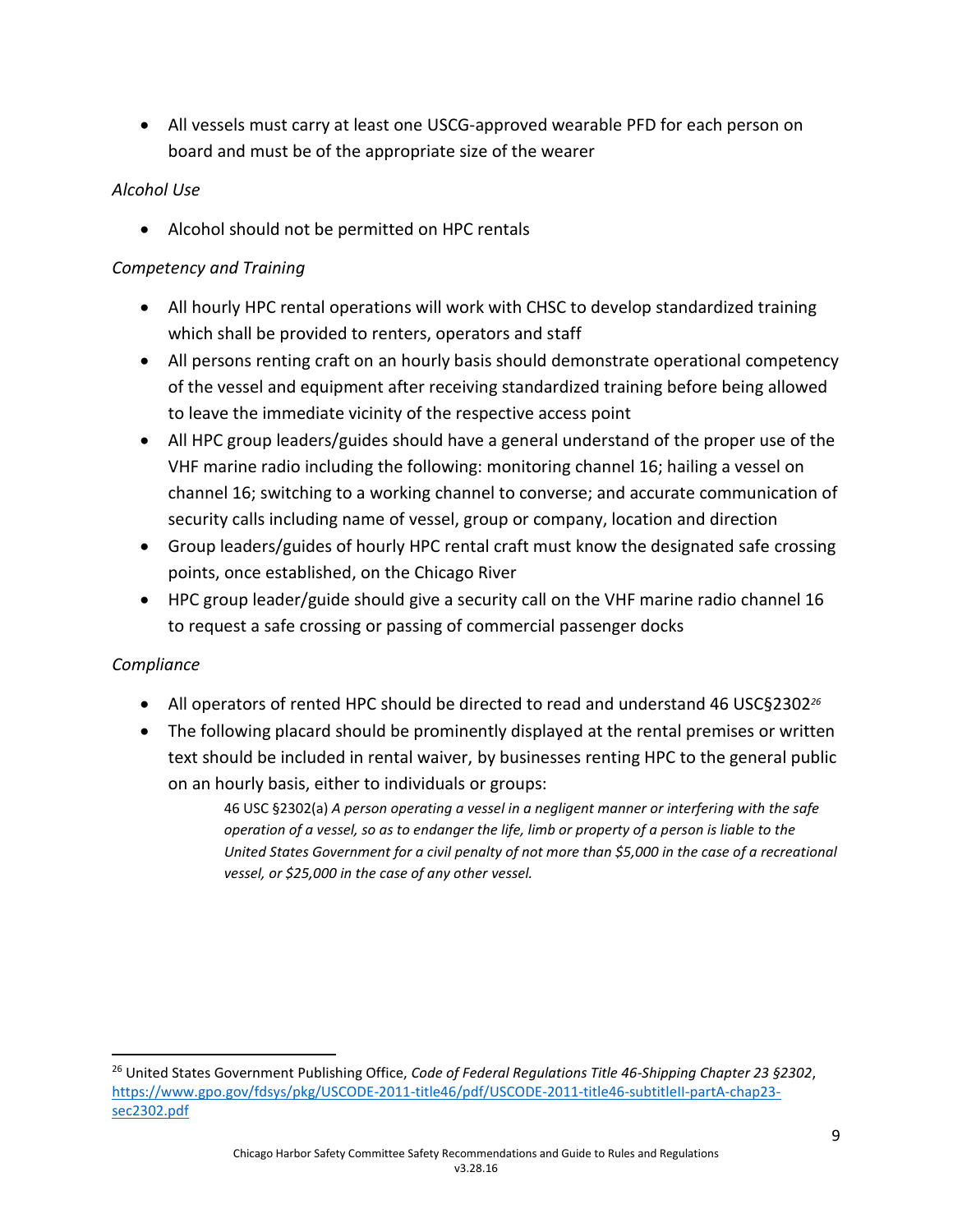#### *Navigation*

- HPC rental operations should cap the number of vessels in a group or pod at 24 with a 6:1 vessel to leader/guide ratio. In the case of a special event which may require a deviation from the cap, the operator should notify all CHSC members in a timely manner
- It is critical that HPC rental group leaders/guides actively manage large groups and avoid long strings in front of boat docks
- Hourly HPC rentals should not use the Chicago Lock
- All hourly rental craft should stay to the far right side of the channel with the exception of high-traffic locations such as barge facilities, water taxi and tour boat docks, hourly rental craft facilities or marinas
- Hourly HPC rental operations should establish designated safe crossing points
- Hourly group HPC rentals should cross the river at designated crossing points unless another crossing point is agreed upon on the marine radio
- Hourly HPC rental group leaders/guides should keep group in as tight a formation as possible
- CHSC will work with USCG to establish local OCMI-approved standard navigational lighting for use on all HPC rentals operating at night

#### *Operational*

- HPC renters may not stop or linger in front of boat docks or access points. All HPC users stopping to rest must do so as far to the right as possible and away from boat docking points so as to not inhibit or interfere with other users of the waterway.
- No nighttime HPC individual rentals. Guided tours only.
- A weapons policy should be considered

## **HOURLY RENTALS- POWERED**

*Rules and Regulations*

 $\overline{a}$ 

- Entities conducting hourly rental operations shall comply with the requirements of the Passenger Vessel Safety Act of 1993<sup>27</sup>
- All hourly rental craft shall be in compliance with State of Illinois registration, licensing and inspection requirements in 625 ILCS 45 $^{28}$  and Administrative Rule 2080 $^{29}$

<sup>27</sup> United States Coast Guard, *NVIC 7-94 Guidance on the Passenger Vessel Safety Act of 1993*, September 30, 1994, <http://www.uscg.mil/hq/cg5/nvic/pdf/1994/n7-94.pdf>

<sup>28</sup> State of Illinois, *Illinois Compiled Statutes (625 ILCS 45/) Boat Registration and Safety Act,* <http://www.ilga.gov/legislation/ilcs/ilcs3.asp?ActID=1826&ChapterID=49>

<sup>29</sup> State of Illinois, *17 Illinois Administrative Code Chapter I, Sec. 2080 Operation of Watercraft Carrying Passengers for Hire on Illinois Waters,* August 24, 2006,<https://www.dnr.illinois.gov/adrules/documents/17-2080.pdf>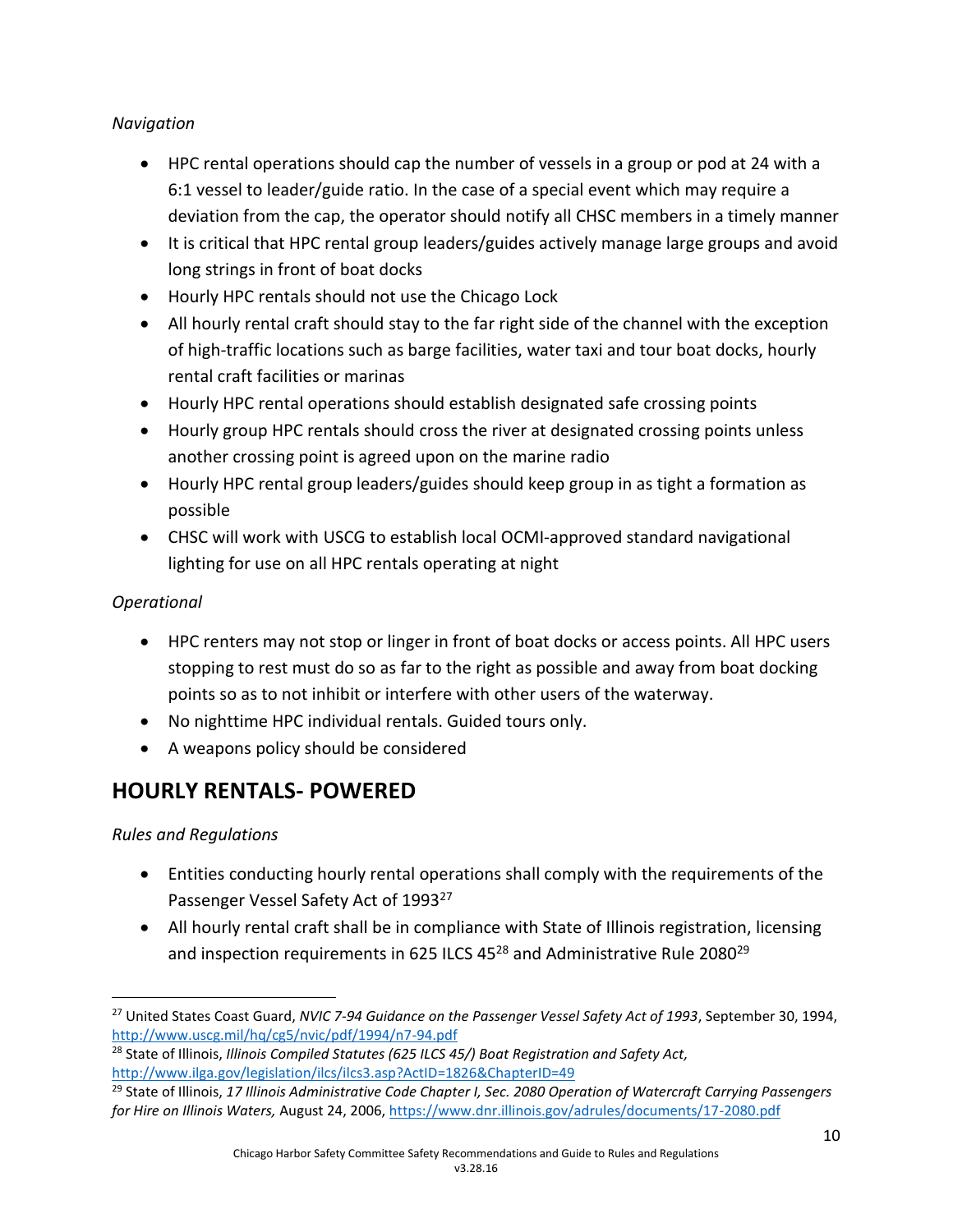- $\circ$  Each vessel engaged in hourly rental should prominently display company name and IDNR identification number (where applicable) on the port and starboard sides of the vessel
- All persons operating vessels shall comply with 46 USC  $\S 2302(a)^{30}$  (Monetary penalties are subject to Federal Civil Penalties Inflation Adjustment Act of 1990.) which states: A person operating a vessel in a negligent manner or interfering with the safe operation of a
	- vessel, so as to endanger the life, limb or property of a person is liable to the United States Government for a civil penalty of not more than \$5,000 in the case of a recreational vessel, or \$25,000 in the case of any other vessel.
- All vessels shall be in compliance with the Illinois Boat Registration and Safety Act 625 ILCS 45<sup>31</sup>
	- $\circ$  No person shall operate a vessel while under the influence of alcohol or a dangerous drug
	- o Illegal drugs are prohibited on all vessels
	- o All vessels must carry at least one USCG-approved wearable PFD for each person on board and must be of the appropriate size of the wearer
	- o All children under the age of 13 must *wear* a PFD on vessels less than 26 feet in length when underway, unless they are below decks in an enclosed cabin
	- $\circ$  Persons under the age of 10 may not operate any motorized vessel, including personal watercraft
- All vessels shall be in compliance with 33 CFR Parts 175 thru  $187^{32}$

#### *Alcohol Use*

 $\overline{a}$ 

- Operator of the vessel must not be impaired by alcohol or dangerous drugs<sup>33</sup>
- Hard liquor should not be permitted on board hourly powered rental craft
- The renter/operator of a powered hourly rental craft shall be deemed the "designated driver" and shall not be permitted to consume alcohol while on board. The "designated driver" must wear an orange wristband identifying them as such.
- Beer and wine may be consumed by the "guests" of the renter however quantity should be limited to 2 beers per person per hour or 1/3 bottle of wine per person per hour

<sup>30</sup> United States Government Publishing Office, *Code of Federal Regulations Title 46-Shipping Chapter 23 §2302,* [http://www.gpo.gov/fdsys/pkg/USCODE-2011-title46/pdf/USCODE-2011-title46-subtitleII-partA-chap23](http://www.gpo.gov/fdsys/pkg/USCODE-2011-title46/pdf/USCODE-2011-title46-subtitleII-partA-chap23-sec2302.pdf) [sec2302.pdf](http://www.gpo.gov/fdsys/pkg/USCODE-2011-title46/pdf/USCODE-2011-title46-subtitleII-partA-chap23-sec2302.pdf)

<sup>31</sup>State of Illinois, *Illinois Compiled Statutes (625 ILCS 45/) Boat Registration and Safety Act*, [http://ilga.gov/legislation/ilcs/ilcs4.asp?DocName=062500450HArt.+II&ActID=1826&ChapterID=49&SeqStart=700](http://ilga.gov/legislation/ilcs/ilcs4.asp?DocName=062500450HArt.+II&ActID=1826&ChapterID=49&SeqStart=700000&SeqEnd=1300000) [000&SeqEnd=1300000](http://ilga.gov/legislation/ilcs/ilcs4.asp?DocName=062500450HArt.+II&ActID=1826&ChapterID=49&SeqStart=700000&SeqEnd=1300000) 

<sup>32</sup>United States Government Publishing Office, *Code of Federal Regulations Title 33- Navigation and Navigable Waters Chapter I Subchapter S §175-187,* [http://www.ecfr.gov/cgi-bin/text-](http://www.ecfr.gov/cgi-bin/text-idx?SID=1a91c0f98b72c6f86937e8240b27ec04&mc=true&tpl=/ecfrbrowse/Title33/33CIsubchapS.tpl)

[idx?SID=1a91c0f98b72c6f86937e8240b27ec04&mc=true&tpl=/ecfrbrowse/Title33/33CIsubchapS.tpl](http://www.ecfr.gov/cgi-bin/text-idx?SID=1a91c0f98b72c6f86937e8240b27ec04&mc=true&tpl=/ecfrbrowse/Title33/33CIsubchapS.tpl)  <sup>33</sup> United States Government Publishing Office, *Code of Federal Regulations Title 33- Navigation and Navigable Waters Chapter I Subchapter F §95,* <http://www.ecfr.gov/cgi-bin/text-idx?rgn=div5&node=33:1.0.1.6.46>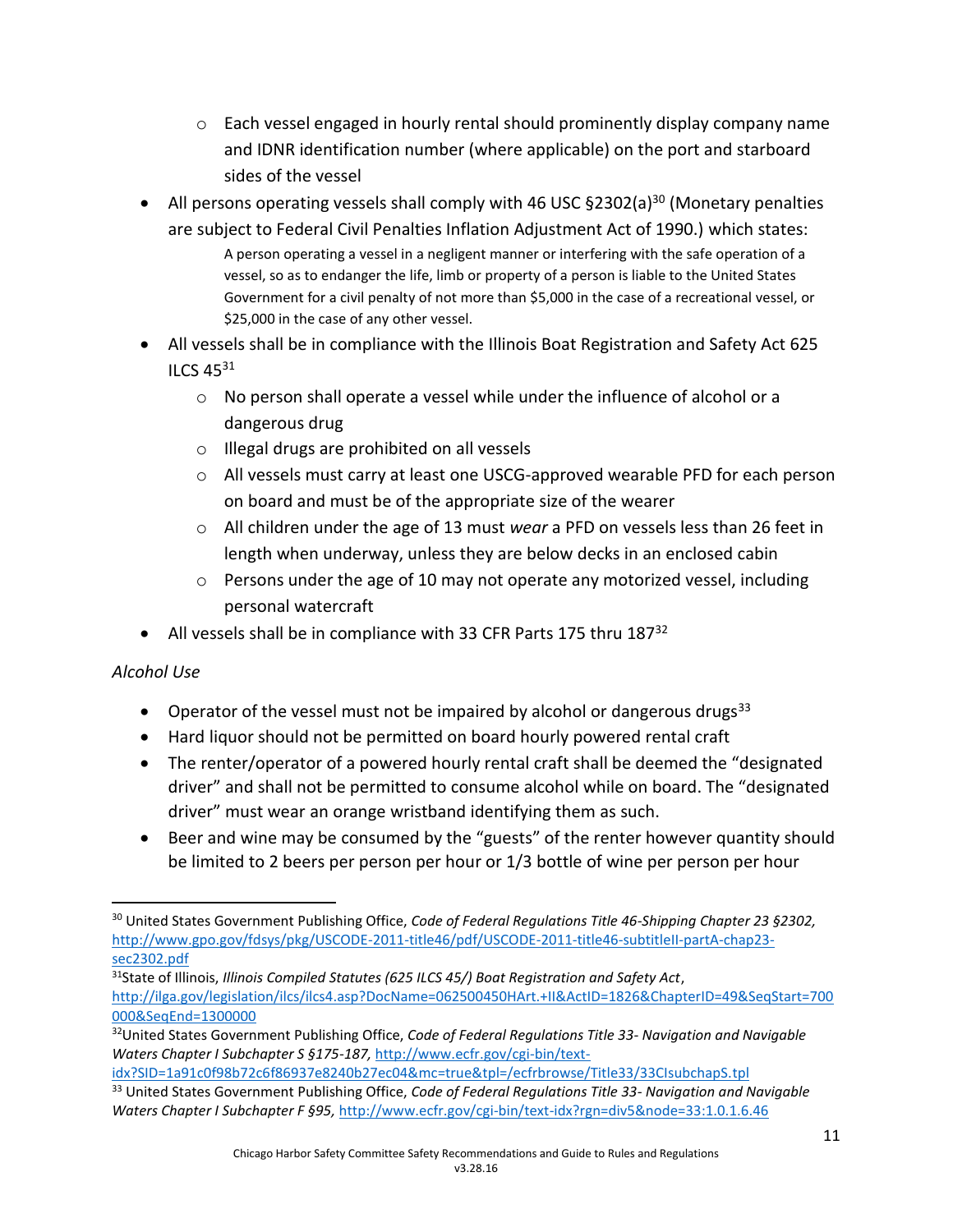#### *Competency and Training*

- All hourly rental craft operations will work with CHSC to develop standardized training which shall be provided to renters, operators and staff
- All persons renting craft on an hourly basis should demonstrate operational competency of the vessel and equipment after receiving standardized training before being allowed to leave the immediate vicinity of the respective access point
- All persons operating a rental craft should have a general understand of the proper use of the VHF marine radio including the following: monitoring channel 16; hailing a vessel on channel 16; switching to a working channel to converse; and accurate communication of security calls including name of vessel, group or company, location and direction
- Renters must yield at all times to oncoming traffic and cross the river at right angles and should not linger in the middle of the waterway
- Operator of powered hourly rental craft should give a security call on VHF marine radio channel 16 to request a safe crossing when necessary

#### *Compliance*

- All hourly renters should be directed to read and understand 46 USC§2302*<sup>34</sup>*
- The following placard should be prominently displayed at the rental premises and on each vessel and written text should be included in rental waiver, by businesses renting vessels to the general public on an hourly basis, either to individuals or groups:

46 USC §2302(a) *A person operating a vessel in a negligent manner or interfering with the safe operation of a vessel, so as to endanger the life, limb or property of a person is liable to the United States Government for a civil penalty of not more than \$5,000 in the case of a recreational vessel, or \$25,000 in the case of any other vessel.*

#### *Navigation*

- Renters should not use the Chicago Lock unless the vessel is operated by an appropriately credentialed USCG licensed mariner
- All hourly rental craft shall stay to the far right side of the channel with the exception of high-traffic locations such as barge facilities, water taxi and tour boat docks, hourly rental craft facilities or marinas
- Hourly rental craft operations should establish designated safe crossing points
- Hourly rental craft should cross the river only at designated crossing points
- Hourly rental craft should travel single file

 $\overline{\phantom{a}}$ <sup>34</sup> United States Government Publishing Office, *Code of Federal Regulations Title 46-Shipping Chapter 23 §2302*, [https://www.gpo.gov/fdsys/pkg/USCODE-2011-title46/pdf/USCODE-2011-title46-subtitleII-partA-chap23](https://www.gpo.gov/fdsys/pkg/USCODE-2011-title46/pdf/USCODE-2011-title46-subtitleII-partA-chap23-sec2302.pdf) [sec2302.pdf](https://www.gpo.gov/fdsys/pkg/USCODE-2011-title46/pdf/USCODE-2011-title46-subtitleII-partA-chap23-sec2302.pdf)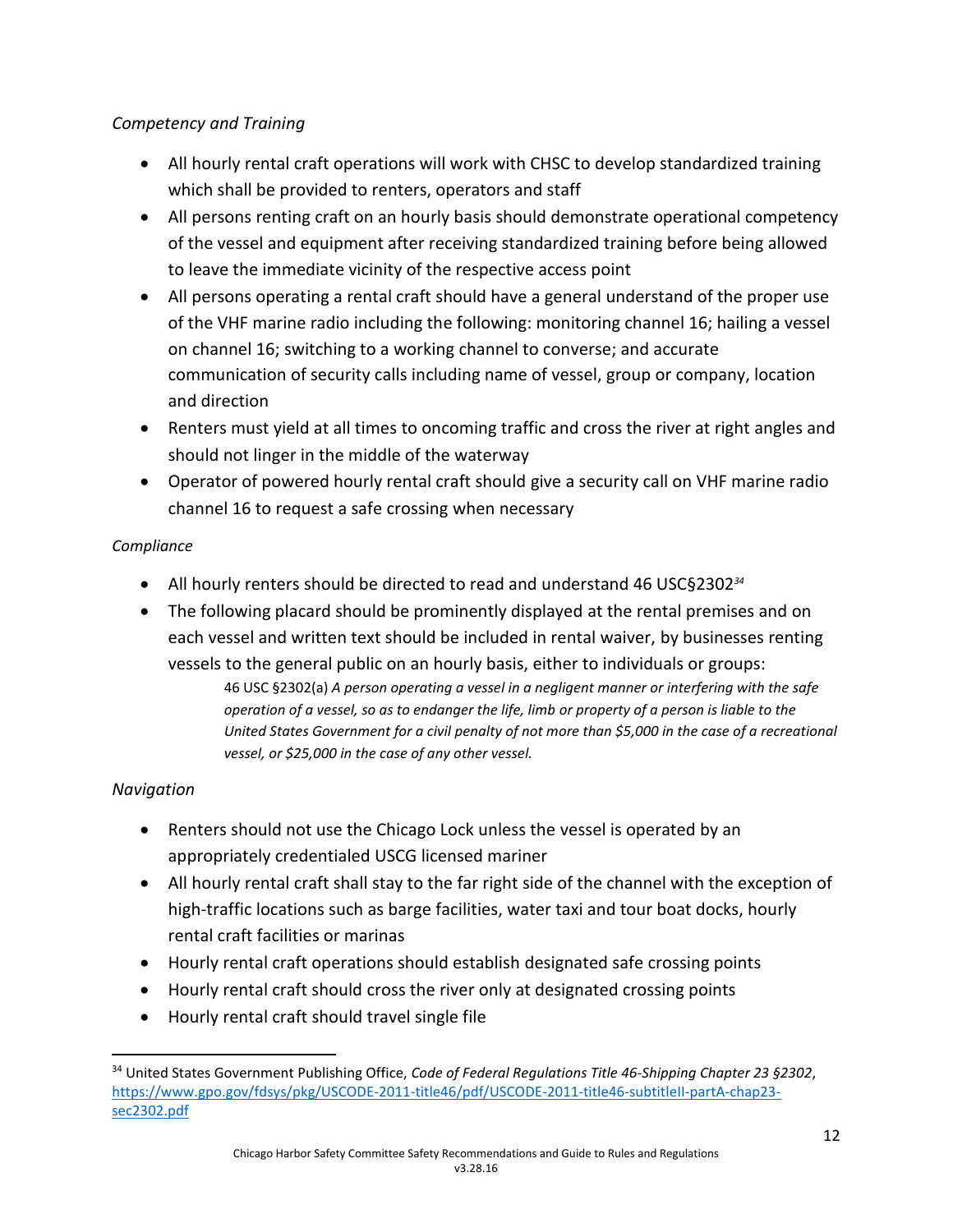CHSC will work with USCG to establish local OCMI-approved standard navigational lighting for use on all HPC rentals operating at night

#### *Operational*

- Hourly renters may not stop anywhere except designated locations on the Riverwalk
- Hourly rental craft may not stop along its route to pick up additional passengers or alcohol
- A weapons policy should be considered

## **RECREATIONAL VESSELS**

#### *Rules and Regulations*

 $\overline{\phantom{a}}$ 

- All vessels should displace a minimum wake at all times where practicable (with the exception of responding to an emergency) and shall comply with 10-40-261 of the Municipal Code of Chicago<sup>35</sup>
- All vessel operators shall comply with U.S. Coast Guard (USCG) Navigation Rules-Inland<sup>36</sup>
	- $\circ$  All vessels shall so far as practicable avoid crossing traffic lanes, but if obliged to do so shall cross as nearly as practicable at right angles to the general direction of traffic flow
	- $\circ$  No vessel shall overtake another vessel unless acknowledged and confirmed by VHF marine radio or whistle signal
	- o All vessels shall so far as practicable avoid crossing traffic lanes, but if obliged to do so shall cross as nearly as practicable at right angles to the general direction of traffic flow (USCG Navigation Rule 10)
- All persons operating vessels shall comply with 46 USC  $\S 2302(a)^{37}$  (Monetary penalties are subject to Federal Civil Penalties Inflation Adjustment Act of 1990.) which states:

A person operating a vessel in a negligent manner or interfering with the safe operation of a vessel, so as to endanger the life, limb or property of a person is liable to the United States Government for a civil penalty of not more than \$5,000 in the case of a recreational vessel, or \$25,000 in the case of any other vessel.

13

<sup>35</sup> City of Chicago, *Municipal Code of Chicago Restrictions on Wake of Vessels* (Added Coun. J. 12-10-97, p.59008; Amend Coun. J. 7-29-98, p. 75119; Amend Coun. J. 11-8-12, p. 38872, § 193), [http://chicagocode.org/10-](http://chicagocode.org/10-40-261/) [40-261/](http://chicagocode.org/10-40-261/)

<sup>36</sup> U.S. Department of Homeland Security, *USCG Navigation Rules International-Inland*, COMDTINST M16672.2D, <http://www.navcen.uscg.gov/pdf/navrules/navrules.pdf>

<sup>37</sup> United States Government Publishing Office, *Code of Federal Regulations Title 46-Shipping Chapter 23 §2302*, [http://www.gpo.gov/fdsys/pkg/USCODE-2011-title46/pdf/USCODE-2011-title46-subtitleII-partA-chap23](http://www.gpo.gov/fdsys/pkg/USCODE-2011-title46/pdf/USCODE-2011-title46-subtitleII-partA-chap23-sec2302.pdf) [sec2302.pdf](http://www.gpo.gov/fdsys/pkg/USCODE-2011-title46/pdf/USCODE-2011-title46-subtitleII-partA-chap23-sec2302.pdf)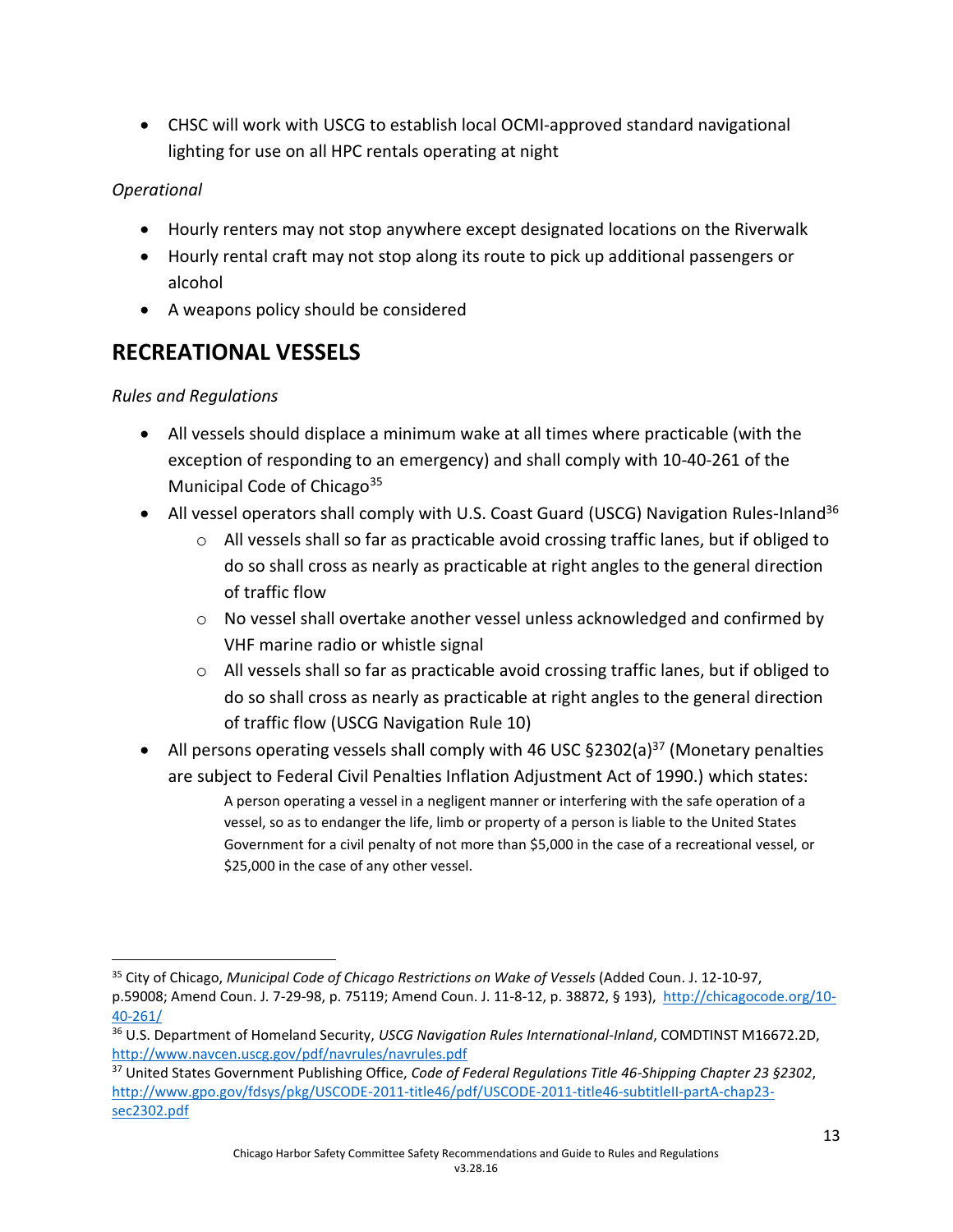- All vessels shall be in compliance with the Illinois Boat Registration and Safety Act 625 ILCS 45<sup>38</sup>
	- $\circ$  No person shall operate a vessel while under the influence of alcohol or a dangerous drug
	- o Illegal drugs are prohibited on all vessels
	- o All vessels must have at least one USCG-approved PFD for each person on board and of the proper size for the intended wearer
	- o All children under the age of 13 must *wear* an appropriately size PFD on vessels less than 26 feet in length when underway, unless they are below decks in an enclosed cabin
	- $\circ$  Persons under the age of 10 may not operate any motorized vessel, including personal watercraft

## **ROWING AND INDIVIDUAL HPC**

#### *Rules and Regulations*

- All vessels must have at least one USCG-approved PFD for each person on board and of the proper size for the intended wearer $39$
- Watercraft propelled by muscular power when underway shall carry on board from sunset to sunrise, but not fixed to any part of the boat, a lantern or flashlight capable of showing a white light visible all around the horizon at a distance of 2 miles or more, and shall display such lantern in sufficient time to avoid collision with another watercraft.<sup>40</sup>

#### *Other*

 $\overline{a}$ 

 Chase boats accompanying rowing shells should carry a sufficient number of appropriately sized, USCG-approved PFDs for every person on board the rowing shell and chase boat<sup>41</sup>

<sup>38</sup>State of Illinois, *Illinois Compiled Statutes (625 ILCS 45/) Boat Registration and Safety Act,*  [http://ilga.gov/legislation/ilcs/ilcs4.asp?DocName=062500450HArt.+II&ActID=1826&ChapterID=49&SeqStart=700](http://ilga.gov/legislation/ilcs/ilcs4.asp?DocName=062500450HArt.+II&ActID=1826&ChapterID=49&SeqStart=700000&SeqEnd=1300000) [000&SeqEnd=1300000](http://ilga.gov/legislation/ilcs/ilcs4.asp?DocName=062500450HArt.+II&ActID=1826&ChapterID=49&SeqStart=700000&SeqEnd=1300000) 

<sup>39</sup> State of Illinois, *Illinois Compiled Statutes (625 ILCS 45/) Boat Registration and Safety Act,* [http://ilga.gov/legislation/ilcs/ilcs4.asp?DocName=062500450HArt.+II&ActID=1826&ChapterID=49&SeqStart=700](http://ilga.gov/legislation/ilcs/ilcs4.asp?DocName=062500450HArt.+II&ActID=1826&ChapterID=49&SeqStart=700000&SeqEnd=1300000) [000&SeqEnd=1300000](http://ilga.gov/legislation/ilcs/ilcs4.asp?DocName=062500450HArt.+II&ActID=1826&ChapterID=49&SeqStart=700000&SeqEnd=1300000) 

<sup>40</sup>State of Illinois, *Illinois Compiled Statutes (625 ILCS 45/4-1) Boat Registration and Safety Act*,

[http://ilga.gov/legislation/ilcs/ilcs4.asp?DocName=062500450HArt.+IV&ActID=1826&ChapterID=49&SeqStart=760](http://ilga.gov/legislation/ilcs/ilcs4.asp?DocName=062500450HArt.+IV&ActID=1826&ChapterID=49&SeqStart=7600000&SeqEnd=8900000) [0000&SeqEnd=8900000](http://ilga.gov/legislation/ilcs/ilcs4.asp?DocName=062500450HArt.+IV&ActID=1826&ChapterID=49&SeqStart=7600000&SeqEnd=8900000)

<sup>41</sup> Willie Black, "PFDs and Rowing" *U.S. Rowing* (April 2011), [http://www.usrowing.org/news/details/11-04-](http://www.usrowing.org/news/details/11-04-06/PFDs_and_Rowing.aspx) [06/PFDs\\_and\\_Rowing.aspx](http://www.usrowing.org/news/details/11-04-06/PFDs_and_Rowing.aspx)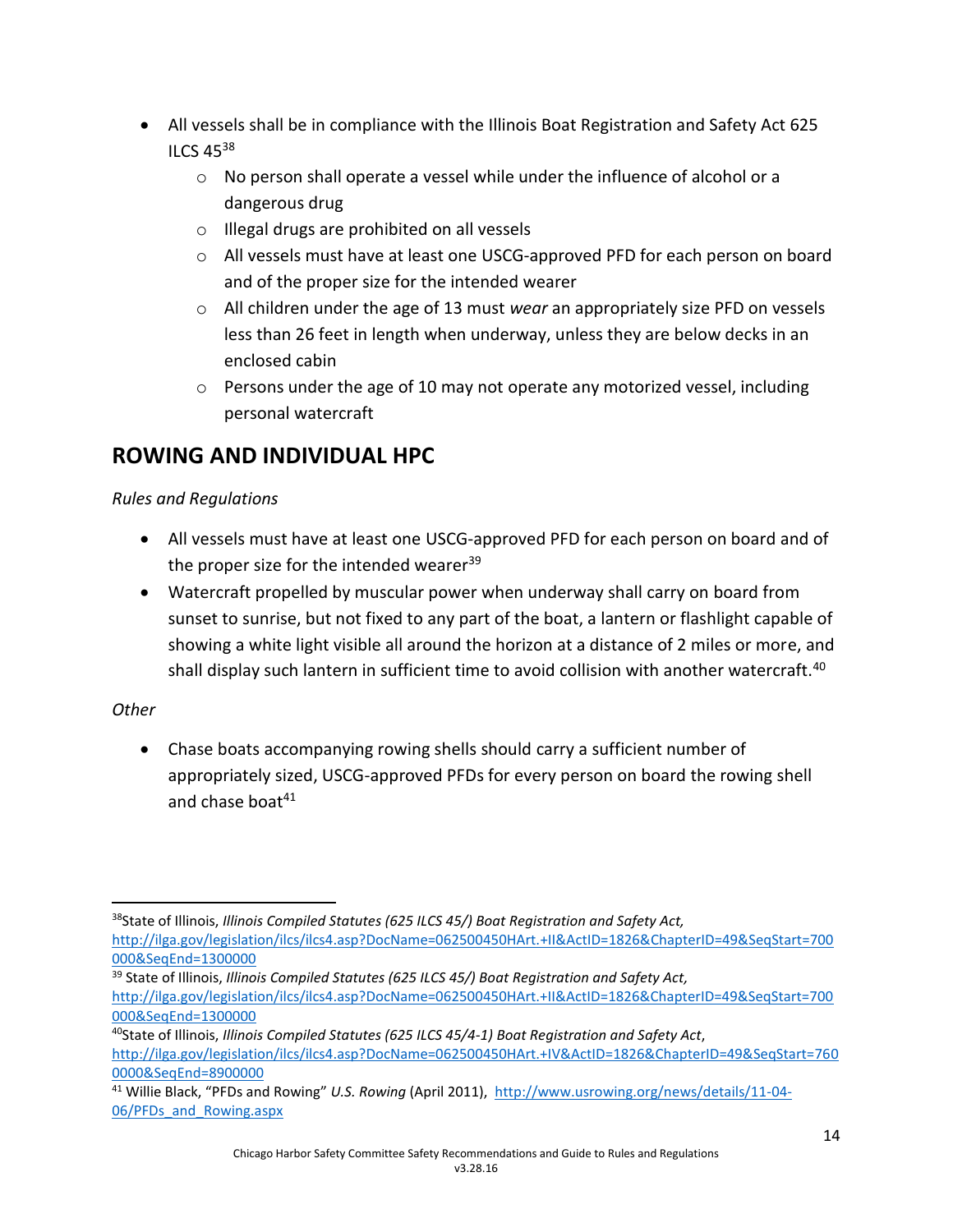Rowing shells on the Main Branch of the Chicago River between the Lake Shore Drive Bridge (mile marker 326.9) and the Franklin Street Bridge (mile marker 325.7) should be limited to the hours of 5:00am-10:00am

## **DEFINITIONS**

*Bareboat Charter* Unless a vessel is Coast Guard Inspected and Certified, it may only carry 6 passengers, no matter the size of the vessel. In the event of a 'Bareboat Demise Charter Contract', the limit is 12 passengers. Per the Coast Guard, there are many stringent aspects of an acceptable 'Bareboat Demise Contract', some of which are very difficult to accomplish. Briefly, they are:

- The charter takes complete possession of the vessel, operating it as if it were their own.
- The charterer becomes the owner for most legal purposes, such as the vessel's seaworthiness.
- Assumes nearly total liability for the vessel's operation.
- Charter must provide a qualified Captain/crew
- Responsibility for pollution cleanup, and any other liability normally flowing to a vessel owner.

Guest may NOT pay individually or contribute by 'paying for gas', bring food, etc.

A valid bareboat charter is one where the incidents of ownership have been transferred to the charterer. When necessary to determine if a valid bareboat charter exists, the OCMI should discuss the vessel's operations with the vessel owner and make a determination if the vessel's charter is a valid bareboat charter. The elements listed below are indicative but not conclusive of a valid bareboat charter arrangement. Conversely, a valid bareboat charter may exist where one or more of the listed elements is not met. In any particular case, each arrangement must be evaluated on its own merits.<sup>42</sup>

1. The charterer must have the option of selecting the crew. Although a master or crew may be furnished by the owner, full possession and control must be vested in the charterer. This does not preclude the charterer from taking advice from the master and crew regarding hazardous conditions such as, inclement weather, navigational obstructions, etc.

- 2. The master and crew are paid by the charterer.
- 3. All food, fuel, and stores are provided by the charterer.
- 4. All port charges and pilotage fees, if any, are paid by the charterer.

l <sup>42</sup> United States Coast Guard, *NVIC 7-94 Guidance on the Passenger Vessel Safety Act of 1993*, September 30, 1994, <http://www.uscg.mil/hq/cg5/nvic/pdf/1994/n7-94.pdf>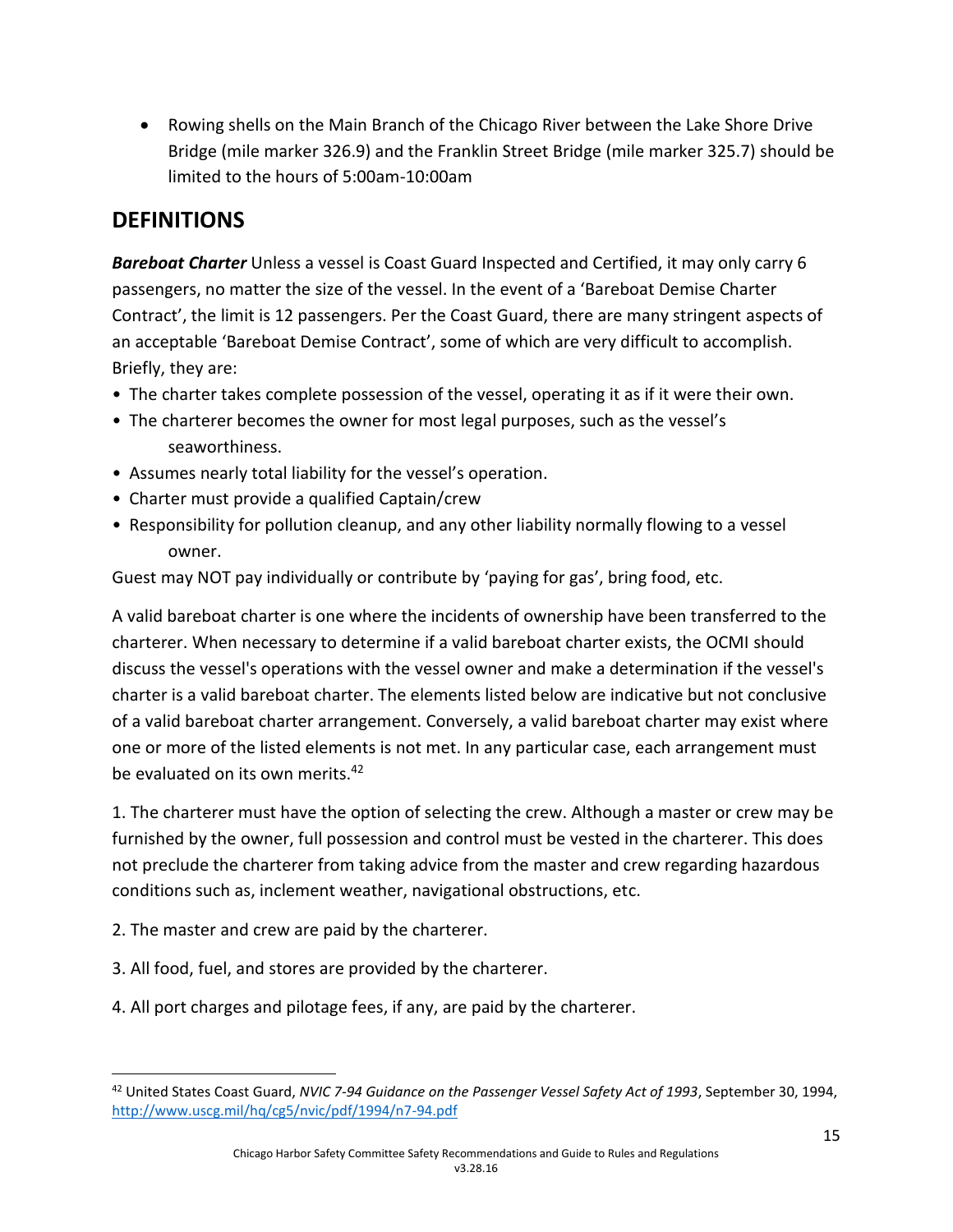5. Insurance is obtained by the charterer, at least to the extent of covering liability not included in the owner's insurance. A greater indication of full control in the charterer is shown if all insurance is carried by the charterer (of course, the owner retains every right to protect his or her interest in the vessel).

6. The charterer may discharge, for cause, the master or any crew member without referral to the owner.

7. The vessel is to be surveyed upon its delivery and return.

Any provision that tends to show retention of possession or control of the vessel such as the owner of the vessel being aboard during the charter of the vessel contradicts the claim that a valid bareboat charter exists.<sup>43</sup>

*Construction, Maintenance and Special Purpose Vessels* are vessels that are used for construction or maintenance of seawalls, break walls, shore side facilities, bridges, buildings or other infrastructure. Special purpose vessels are vessels that are engaged in diving, surveying, dredging or emergency towing of other vessels.

*Federal Navigable Waterway* Navigable waters of the United States are those waters that are subject to the ebb and flow of the tide and/ or are presently used, or have been used in the past, or may be susceptible for use to transport interstate or foreign commerce. A determination of navigability, once made, applies laterally over the entire surface of the waterbody, and is not extinguished by later actions or events which impede or destroy navigable capacity.<sup>44</sup>

*Hourly Rental Craft* are vessels designated by license and authorized by the State of Illinois to be rented out to members of the general public on an hourly basis only on bodies of water designated on the license.<sup>45</sup>

*Human-Powered Craft* are watercraft propelled by human power. These include oared, rowing and paddling craft such as sculls, skiffs, row boats, canoes, kayaks, dragon boats, dinghies, racing shells, dories and paddleboards.

*Recreational vessel* means a vessel meeting the definition in 46 U.S.C. 2101(25) that is then being used only for pleasure. A recreational vessel is any vessel manufactured or used primarily

 $\overline{\phantom{a}}$ <sup>43</sup> Jason Neubauer, Captain U.S. Coast Guard, *Guidance on Small Passenger and Charter Vessel Operations*, December 11, 2013.

<sup>44</sup> United States Government Publishing Office, *Code of Federal Regulations Title 33- Navigation and Navigable Waters Volume 3 §329 Definition of Navigable Water of the United States,* [https://www.gpo.gov/fdsys/pkg/CFR-](https://www.gpo.gov/fdsys/pkg/CFR-2011-title33-vol3/pdf/CFR-2011-title33-vol3-part329.pdf)[2011-title33-vol3/pdf/CFR-2011-title33-vol3-part329.pdf](https://www.gpo.gov/fdsys/pkg/CFR-2011-title33-vol3/pdf/CFR-2011-title33-vol3-part329.pdf)

<sup>45</sup> State of Illinois, *17 Illinois Administrative Code Chapter I, Sec. 2080 Operation of Watercraft Carrying Passengers for Hire on Illinois Waters*, August 24, 2006,<https://www.dnr.illinois.gov/adrules/documents/17-2080.pdf>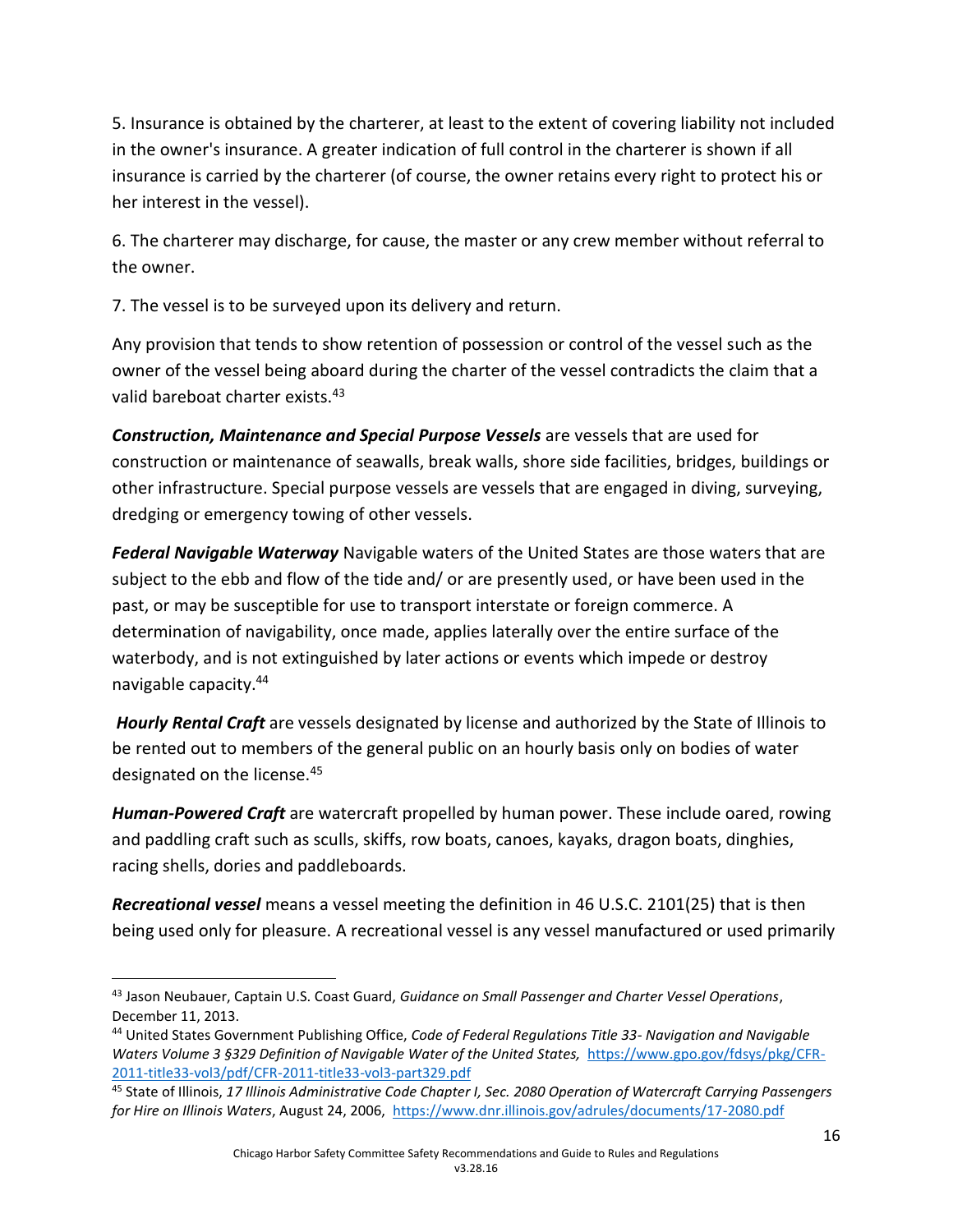for non-commercial use; or leased, rented or chartered to another for the latter's noncommercial use. It does not include a vessel engaged in carrying paying passengers.<sup>46</sup>

*Small Passenger Vessel* means a vessel of less than 100 gross tons that carries more than 6 passengers, including at least one passenger for hire; is chartered with a crew provided or specified by the owner or the owner's representative and is carrying more than 6 passengers; is chartered with no crew provided or specified by the owner or the owner's representative and is carrying more than 12 passengers; or is a ferry carrying more than 6 passengers<sup>47</sup>

*Towing Vessel* means a commercial vessel engaged in or intending to engage in the service of pulling, pushing, or hauling alongside, or any combination of pulling, pushing, or hauling alongside. 48

*Uninspected Passenger Vessel* generally means operations that carry 6 or fewer passengers for hire are referred to as Uninspected Passenger Vessels (UPV), 6 Passenger (pax), or 6 Pack operations. These are your typical charter boat fishing guide or tour boat operations that may use a state numbered boat. UPV operations traveling on navigable waters of the United States under U.S. Coast Guard jurisdiction are not required to be inspected by the Coast Guard. They must comply with minimal federal standards for safety, navigation, pollution prevention and the vessel operator must hold an Operator Uninspected Passenger Vessel (OUPV) license issued by the Coast Guard.<sup>49</sup>

 $\overline{\phantom{a}}$ 

<sup>46</sup> United States Government Publishing Office, *Code of Federal Regulations Title 46-Shipping Part A Chapter 21 §2101(25)*, [https://www.gpo.gov/fdsys/pkg/USCODE-2011-title46/pdf/USCODE-2011-title46-subtitleII-partA](https://www.gpo.gov/fdsys/pkg/USCODE-2011-title46/pdf/USCODE-2011-title46-subtitleII-partA-chap21-sec2101.pdf)[chap21-sec2101.pdf](https://www.gpo.gov/fdsys/pkg/USCODE-2011-title46/pdf/USCODE-2011-title46-subtitleII-partA-chap21-sec2101.pdf)

<sup>47</sup> United States Government Publishing Office, *Code of Federal Regulations Title 46-Shipping Chapter I Volumes 3, 4 and 7,* [http://www.ecfr.gov/cgi-bin/text-idx?tpl=/ecfrbrowse/Title46/46tab\\_02.tpl](http://www.ecfr.gov/cgi-bin/text-idx?tpl=/ecfrbrowse/Title46/46tab_02.tpl)

<sup>48</sup> United States Government Publishing Office, *Code of Federal Regulations Title 46-Shipping Part A Chapter 21 §2101(40)*, [https://www.gpo.gov/fdsys/pkg/USCODE-2011-title46/pdf/USCODE-2011-title46-subtitleII-partA](https://www.gpo.gov/fdsys/pkg/USCODE-2011-title46/pdf/USCODE-2011-title46-subtitleII-partA-chap21-sec2101.pdf)[chap21-sec2101.pdf](https://www.gpo.gov/fdsys/pkg/USCODE-2011-title46/pdf/USCODE-2011-title46-subtitleII-partA-chap21-sec2101.pdf) 

<sup>49</sup> U.S. Department of Homeland Security, *USCG Passenger Vessel Safety Program- Uninspected Passenger Vessel*, <http://www.uscg.mil/pvs/UPV.asp>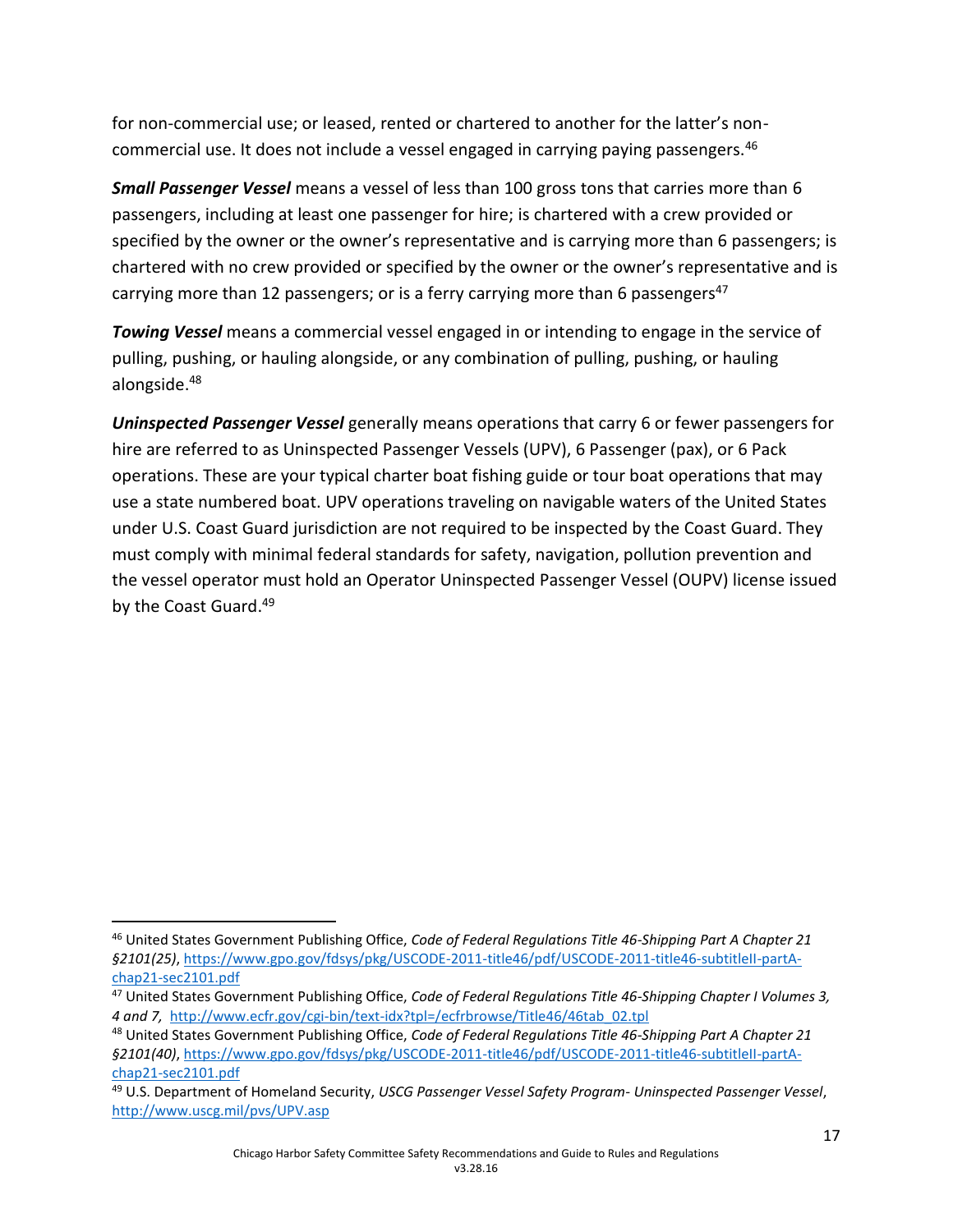#### **Bibliography**

Black, Willie. "PFDs and Rowing" *U.S. Rowing* (April 2011). [http://www.usrowing.org/news/details/11-04-](http://www.usrowing.org/news/details/11-04-06/PFDs_and_Rowing.aspx) [06/PFDs\\_and\\_Rowing.aspx](http://www.usrowing.org/news/details/11-04-06/PFDs_and_Rowing.aspx)

City of Chicago. *Municipal Code of Chicago Restrictions on Wake of Vessels* (Added Coun. J. 12-10-97, p.59008; Amend Coun. J. 7-29-98, p. 75119; Amend Coun. J. 11-8-12, p. 38872, § 193). [http://chicagocode.org/10-](http://chicagocode.org/10-40-261) [40-261](http://chicagocode.org/10-40-261)

Neubauer, Jason Captain, U.S. Coast Guard. *Guidance on Small Passenger and Charter Vessel Operations*. December 11, 2013.

State of Illinois. *17 Illinois Administrative Code Chapter I, Sec. 2080 Operation of Watercraft Carrying Passengers for Hire on Illinois Waters*. August 24, 2006. <https://www.dnr.illinois.gov/adrules/documents/17-2080.pdf>

State of Illinois. *Illinois Compiled Statutes (625 ILCS 45/) Boat Registration and Safety Act.* [http://ilga.gov/legislation/ilcs/ilcs4.asp?DocName=062500450HArt.+II&ActID=1826&ChapterID=49&SeqStart=700](http://ilga.gov/legislation/ilcs/ilcs4.asp?DocName=062500450HArt.+II&ActID=1826&ChapterID=49&SeqStart=700000&SeqEnd=1300000) [000&SeqEnd=1300000](http://ilga.gov/legislation/ilcs/ilcs4.asp?DocName=062500450HArt.+II&ActID=1826&ChapterID=49&SeqStart=700000&SeqEnd=1300000) 

State of Illinois. *Illinois Compiled Statutes (625 ILCS 45/) Boat Registration and Safety Act.*  <http://www.ilga.gov/legislation/ilcs/ilcs3.asp?ActID=1826&ChapterID=49>

State of Illinois. *Illinois Compiled Statutes (625 ILCS 45/4-1) Boat Registration and Safety Act*. [http://ilga.gov/legislation/ilcs/ilcs4.asp?DocName=062500450HArt.+IV&ActID=1826&ChapterID=49&SeqStart=760](http://ilga.gov/legislation/ilcs/ilcs4.asp?DocName=062500450HArt.+IV&ActID=1826&ChapterID=49&SeqStart=7600000&SeqEnd=8900000) [0000&SeqEnd=8900000](http://ilga.gov/legislation/ilcs/ilcs4.asp?DocName=062500450HArt.+IV&ActID=1826&ChapterID=49&SeqStart=7600000&SeqEnd=8900000)

State of Illinois. *Illinois Compiled Statutes (625 ILCS 45/5-21) Boat Registration and Safety Act.* <http://www.ilga.gov/legislation/ilcs/documents/062500450K5-21.htm>

U.S. Department of Homeland Security. *Federal Register, Vol. 76, No. 155.* August 11, 2011. <http://www.uscg.mil/hq/cg5/TVNCOE/Documents/SubM/NPRM.pdf>

U.S. Department of Homeland Security. *Maritime Transportation Security Act of 2002 Public Law 107-295*. November 25, 2002. <http://www.gpo.gov/fdsys/pkg/PLAW-107publ295/pdf/PLAW-107publ295.pdf>

U.S. Department of Homeland Security. *USCG Navigation Rules International-Inland*. COMDTINST M16672.2D. <http://www.navcen.uscg.gov/pdf/navrules/navrules.pdf>

U.S. Department of Homeland Security. *USCG Passenger Vessel Safety Program- Uninspected Passenger Vessel*. <http://www.uscg.mil/pvs/UPV.asp>

United States Coast Guard. *NVIC 7-94 Guidance on the Passenger Vessel Safety Act of 1993*. September 30, 1994. <http://www.uscg.mil/hq/cg5/nvic/pdf/1994/n7-94.pdf>

United States Government Publishing Office. *Code of Federal Regulations Title 46-Shipping Chapter 23 §2302.* [http://www.gpo.gov/fdsys/pkg/USCODE-2011-title46/pdf/USCODE-2011-title46-subtitleII-partA-chap23](http://www.gpo.gov/fdsys/pkg/USCODE-2011-title46/pdf/USCODE-2011-title46-subtitleII-partA-chap23-sec2302.pdf) [sec2302.pdf](http://www.gpo.gov/fdsys/pkg/USCODE-2011-title46/pdf/USCODE-2011-title46-subtitleII-partA-chap23-sec2302.pdf) 

United States Government Publishing Office. *Code of Federal Regulations Title 33- Navigation and Navigable Waters Chapter I Subchapter F §95.* <http://www.ecfr.gov/cgi-bin/text-idx?rgn=div5&node=33:1.0.1.6.46>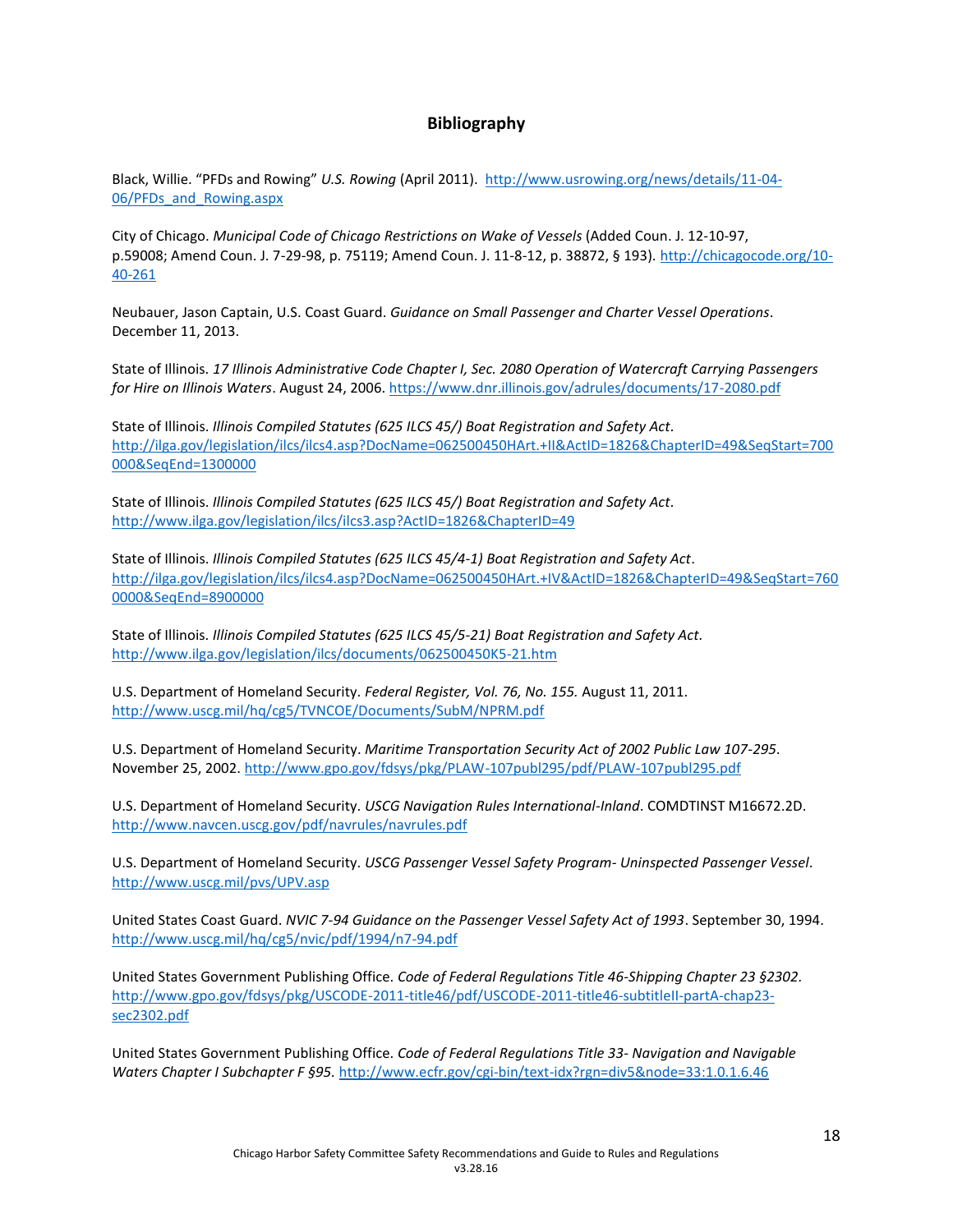United States Government Publishing Office. *Code of Federal Regulations Title 33- Navigation and Navigable Waters Chapter I Subchapter S §175-187*. [http://www.ecfr.gov/cgi-bin/text](http://www.ecfr.gov/cgi-bin/text-idx?SID=1a91c0f98b72c6f86937e8240b27ec04&mc=true&tpl=/ecfrbrowse/Title33/33CIsubchapS.tpl)[idx?SID=1a91c0f98b72c6f86937e8240b27ec04&mc=true&tpl=/ecfrbrowse/Title33/33CIsubchapS.tpl](http://www.ecfr.gov/cgi-bin/text-idx?SID=1a91c0f98b72c6f86937e8240b27ec04&mc=true&tpl=/ecfrbrowse/Title33/33CIsubchapS.tpl) 

United States Government Publishing Office. *Code of Federal Regulations Title 46-Shipping Chapter I Subchapter B §16 Chemical Testing.* [http://www.ecfr.gov/cgi-bin/text](http://www.ecfr.gov/cgi-bin/text-idx?c=ecfr;sid=de2439b0a1fb0c273b34d232e95630f8;rgn=div5;view=text;node=46:1.0.1.2.16;idno=46;cc=ecfr)[idx?c=ecfr;sid=de2439b0a1fb0c273b34d232e95630f8;rgn=div5;view=text;node=46:1.0.1.2.16;idno=46;cc=ecfr](http://www.ecfr.gov/cgi-bin/text-idx?c=ecfr;sid=de2439b0a1fb0c273b34d232e95630f8;rgn=div5;view=text;node=46:1.0.1.2.16;idno=46;cc=ecfr)

United States Government Publishing Office. *Code of Federal Regulations Title 46-Shipping Chapter I Subchapter B §4.06 Mandatory Chemical Testing Following Serious Marine Incidents Involving Vessels in Commercial Service*. [http://www.ecfr.gov/cgi-bin/text-idx?rgn=div5&node=46:1.0.1.1.4#sp46.1.4.4\\_106](http://www.ecfr.gov/cgi-bin/text-idx?rgn=div5&node=46:1.0.1.1.4#sp46.1.4.4_106)

United States Government Publishing Office. *Code of Federal Regulations Title 46-Shipping Chapter I Volumes 3, 4 and 7*. [http://www.ecfr.gov/cgi-bin/text-idx?tpl=/ecfrbrowse/Title46/46tab\\_02.tpl](http://www.ecfr.gov/cgi-bin/text-idx?tpl=/ecfrbrowse/Title46/46tab_02.tpl)

United States Government Publishing Office. *Code of Federal Regulations Title 46-Shipping Chapter I Subchapter C §24 Uninspected Vessels.* [https://www.gpo.gov/fdsys/pkg/CFR-2011-title46-vol1/pdf/CFR-2011-title46-vol1-chapI](https://www.gpo.gov/fdsys/pkg/CFR-2011-title46-vol1/pdf/CFR-2011-title46-vol1-chapI-subchapC.pdf)[subchapC.pdf](https://www.gpo.gov/fdsys/pkg/CFR-2011-title46-vol1/pdf/CFR-2011-title46-vol1-chapI-subchapC.pdf)

United States Government Publishing Office. *Code of Federal Regulations Title 33- Navigation and Navigable Waters Chapter I Subchapter S §175-187.* [http://www.ecfr.gov/cgi-bin/text](http://www.ecfr.gov/cgi-bin/text-idx?SID=1a91c0f98b72c6f86937e8240b27ec04&mc=true&tpl=/ecfrbrowse/Title33/33CIsubchapS.tpl)[idx?SID=1a91c0f98b72c6f86937e8240b27ec04&mc=true&tpl=/ecfrbrowse/Title33/33CIsubchapS.tpl](http://www.ecfr.gov/cgi-bin/text-idx?SID=1a91c0f98b72c6f86937e8240b27ec04&mc=true&tpl=/ecfrbrowse/Title33/33CIsubchapS.tpl)

United States Government Publishing Office. *Code of Federal Regulations Title 33- Navigation and Navigable Waters Volume 3 §329 Definition of Navigable Water of the United States.* [https://www.gpo.gov/fdsys/pkg/CFR-](https://www.gpo.gov/fdsys/pkg/CFR-2011-title33-vol3/pdf/CFR-2011-title33-vol3-part329.pdf)[2011-title33-vol3/pdf/CFR-2011-title33-vol3-part329.pdf](https://www.gpo.gov/fdsys/pkg/CFR-2011-title33-vol3/pdf/CFR-2011-title33-vol3-part329.pdf)

United States Government Publishing Office. *Code of Federal Regulations Title 46-Shipping Part A Chapter 21 §2101(25)*. [https://www.gpo.gov/fdsys/pkg/USCODE-2011-title46/pdf/USCODE-2011-title46-subtitleII-partA](https://www.gpo.gov/fdsys/pkg/USCODE-2011-title46/pdf/USCODE-2011-title46-subtitleII-partA-chap21-sec2101.pdf)[chap21-sec2101.pdf](https://www.gpo.gov/fdsys/pkg/USCODE-2011-title46/pdf/USCODE-2011-title46-subtitleII-partA-chap21-sec2101.pdf)

United States Government Publishing Office. *Code of Federal Regulations Title 46-Shipping Chapter I Volumes 3, 4 and 7.* [http://www.ecfr.gov/cgi-bin/text-idx?tpl=/ecfrbrowse/Title46/46tab\\_02.tpl](http://www.ecfr.gov/cgi-bin/text-idx?tpl=/ecfrbrowse/Title46/46tab_02.tpl)

United States Government Publishing Office. *Code of Federal Regulations Title 46-Shipping Part A, Chapter 21 §2101(40)*. [https://www.gpo.gov/fdsys/pkg/USCODE-2011-title46/pdf/USCODE-2011-title46-subtitleII-partA](https://www.gpo.gov/fdsys/pkg/USCODE-2011-title46/pdf/USCODE-2011-title46-subtitleII-partA-chap21-sec2101.pdf)[chap21-sec2101.pdf](https://www.gpo.gov/fdsys/pkg/USCODE-2011-title46/pdf/USCODE-2011-title46-subtitleII-partA-chap21-sec2101.pdf)